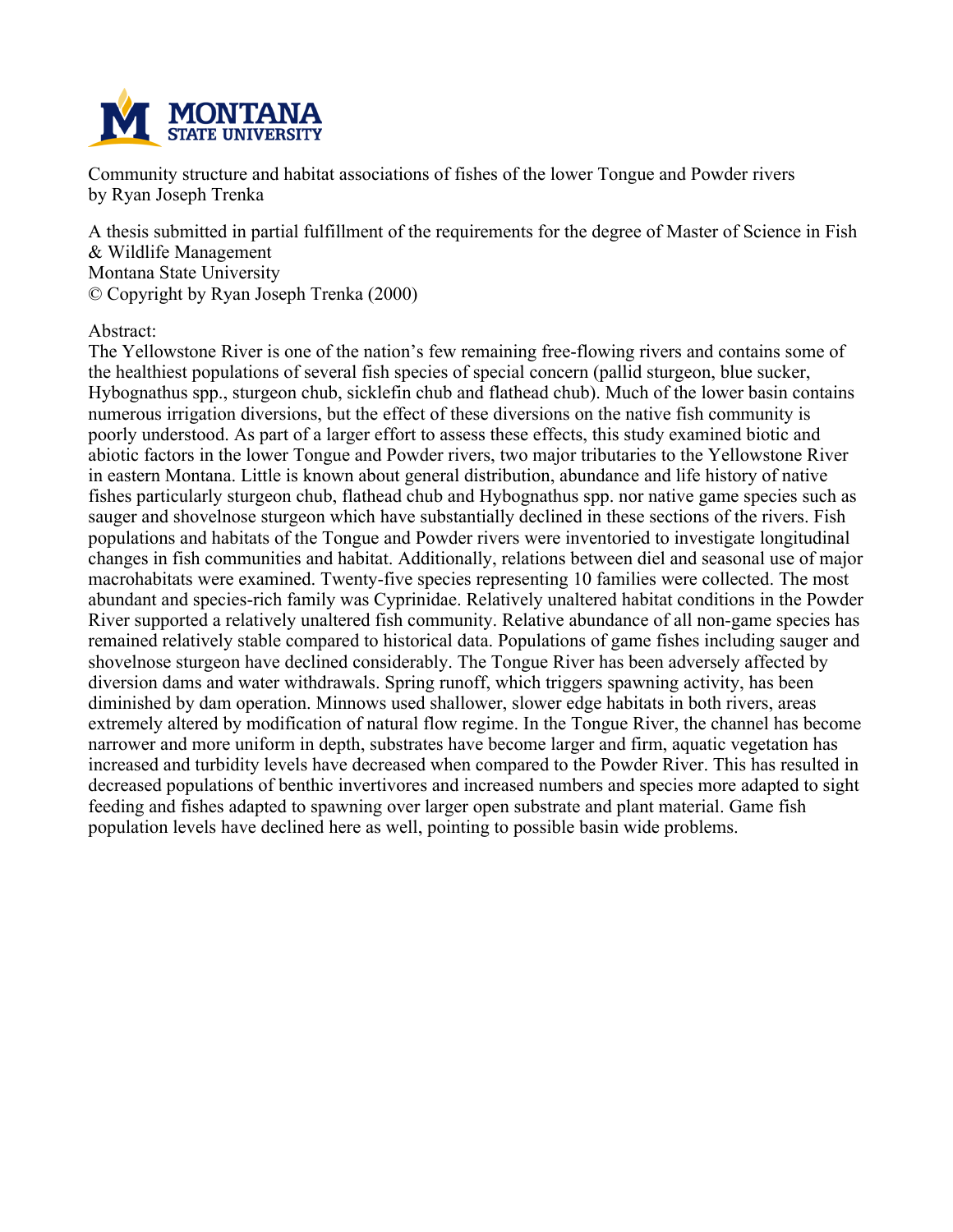## COMMUNITY STRUCTURE AND HABITAT ASSOCIATIONS OF FISHES OF THE LOWER TONGUE AND POWDER RIVERS

by

Ryan Joseph Trenka

A thesis submitted in partial fulfillment of the requirements for the degree

of

Master of Science

 $\mathbf{i}$ n

Fish & Wildlife Management

## MONTANA STATE UNIVERSITY Bozeman, Montana

**May 2000**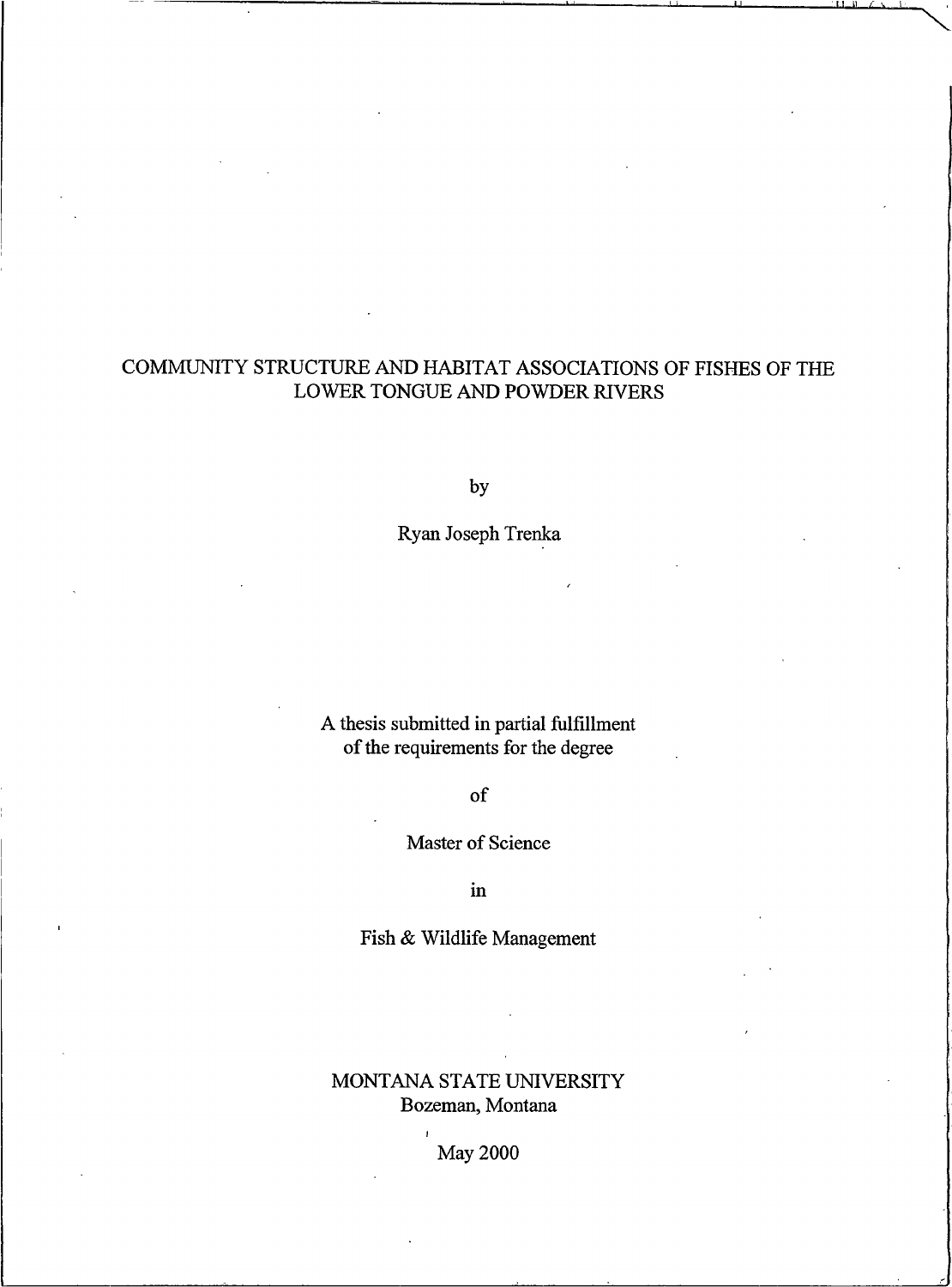# N 318<br>T 7233

## **APPROVAL**

## of a thesis submitted by

## Ryan Joseph Trenka

This thesis has been read by each member of the thesis committee and has been found to be satisfactory regarding content, English usage, format, citations, bibliographic style, and consistency, and is ready for submission to the College of Graduate Studies.

Dr. Robert G. White

Heut S. Whole 5/22/00

Approved for the Department of Biology

Dr. Ernest R. Vyse

00 (Signature)

 $\frac{5}{22}/2000$ 

Approved for the College of Graduate Studies

Dr. Bruce McLeod

France R. Me Leod

 $5 - 25 - 00$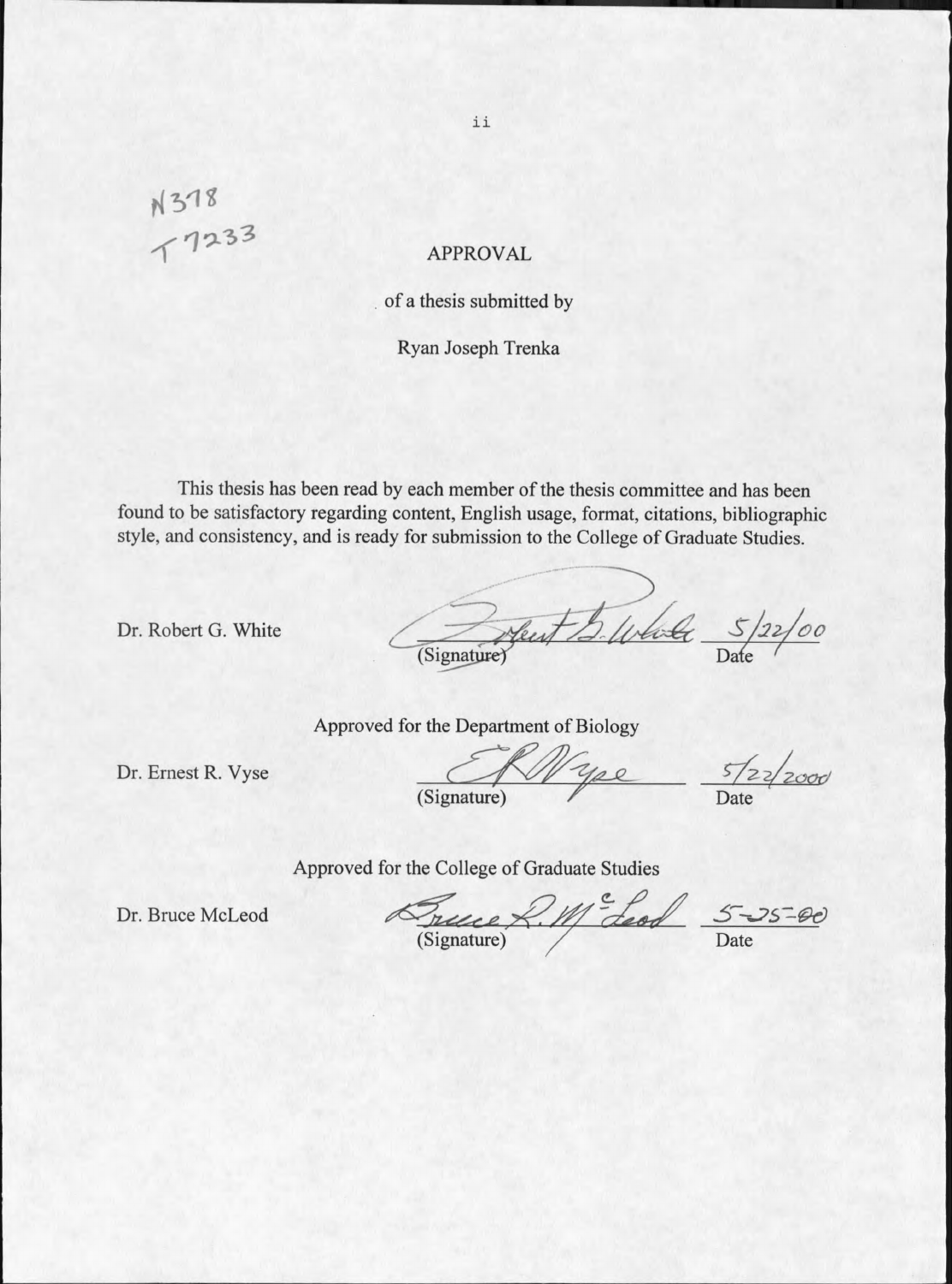## STATEMENT OF PERMISSION TO USE

In presenting this thesis in partial fulfillment of the requirements for a master's degree at Montana State University, I agree that the Library shall make it available to borrowers under rules of the Library.

If I have indicated my intention to copyright this thesis by including a copyright notice page, copying is allowable only for scholarly purposes, consistent with "fair use" as prescribed in the U.S. Copyright Law. Requests for permission for extended quotation from or reproduction of this thesis in whole or in parts may be granted only by the copyright holder.

Signature Ryan J Tienha

iii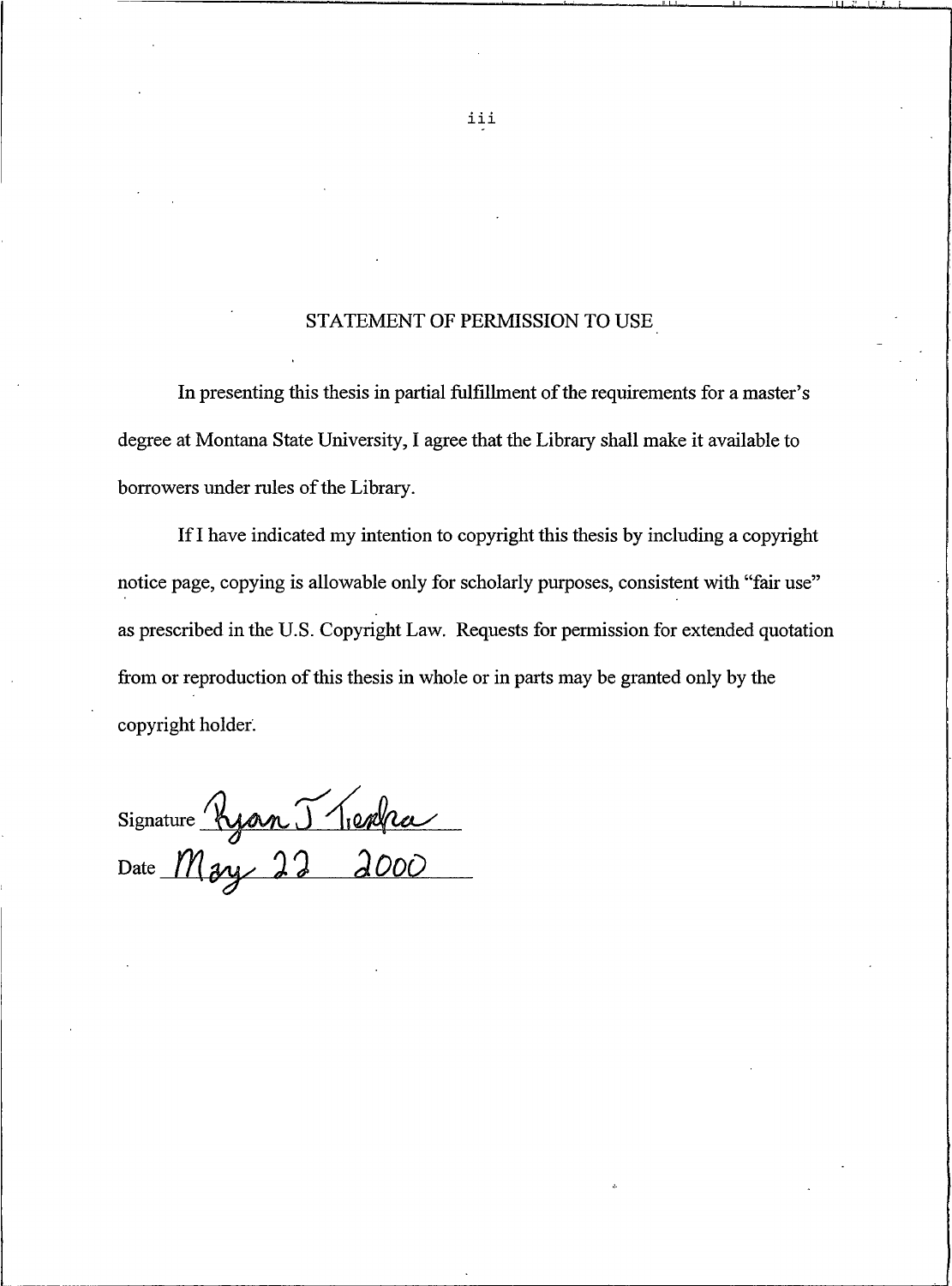## **ACKNOWLEDGMENTS**

I would like to thank all those who provided support and assistance for this study. Dr. Robert White for accepting me into the program and for his support, guidance and most of all, his patience. Drs. Al Zale, Calvin Kaya, and Lynn Irby for reviewing the manuscript. My friends at Fish, Wildlife and Parks, Vic Riggs, Mike Backes, Brad Schmitz, Phil Stewart and the rest of the gang for years of personal and professional advice. I owe a great deal thanks to many graduate students for endless help and encouragement. In particular my mentor and friend, Lee Bergstedt, who gave endlessly of his time, advice and encouragement, I would have had no hope of making it without him. My field technician, Jason Anderson, who endured the trials of a project in its infancy. Special thanks must be given to my good friends and hunting partners Jeff Gross and Jeff Short who helped in a multitude of life's endeavors. My late grandparents for encouraging me to dream, and instilling the love of the outdoors. Most importantly, I would like to thank my loving parents who have given love and encouragement beyond what I had any right to expect. Thank you for so many wonderful years and always believing in me.

iv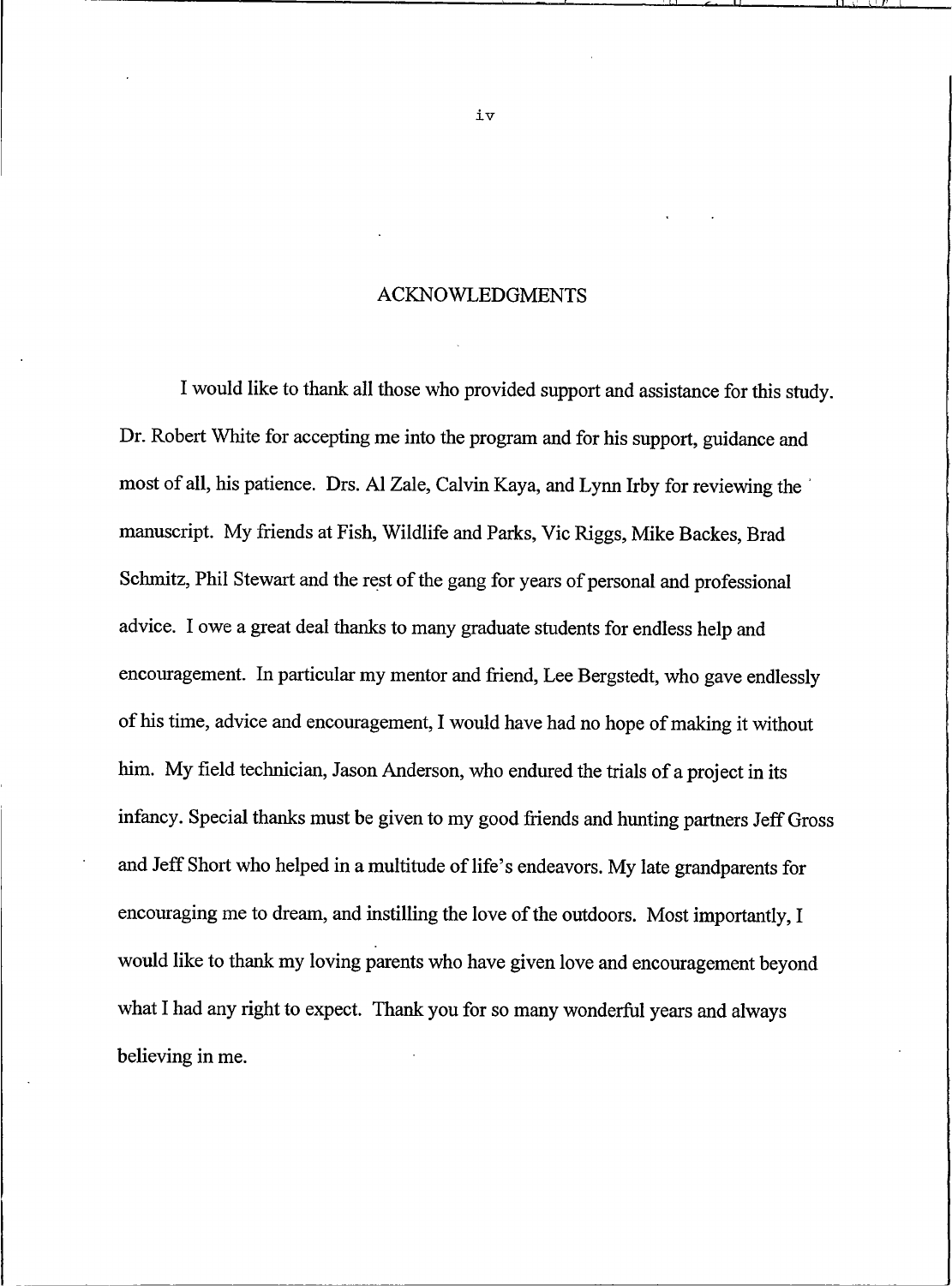| 4. RESULTS |  |
|------------|--|
|            |  |
|            |  |
|            |  |
|            |  |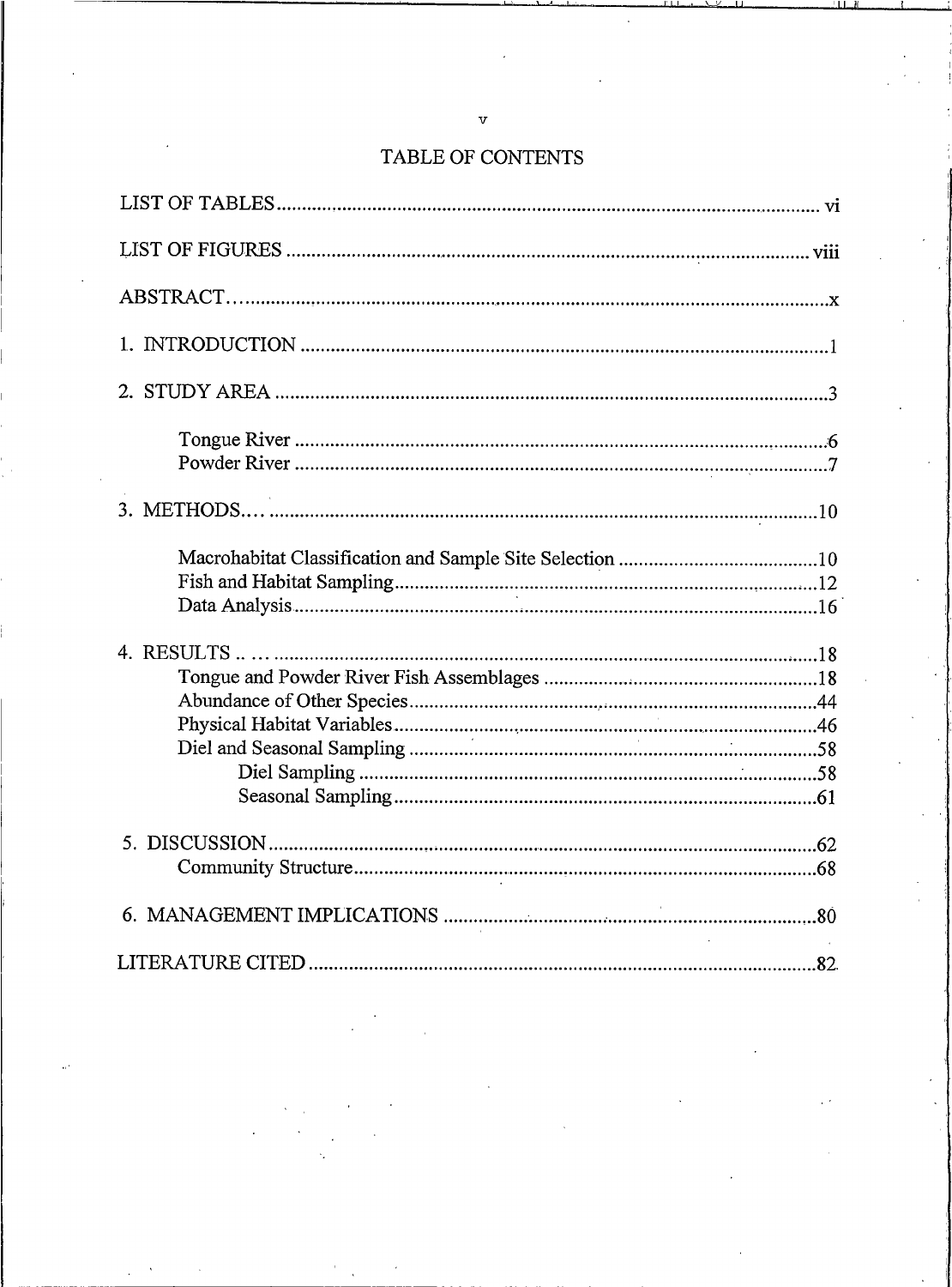## LIST OF TABLES

| Table |                                                                                                                                                        | Page |  |
|-------|--------------------------------------------------------------------------------------------------------------------------------------------------------|------|--|
|       |                                                                                                                                                        |      |  |
|       | Fish species composition, occurrence, and abundance from the Tongue River,                                                                             |      |  |
|       | 3. Fish species composition, occurrence, and abundance from the Powder River,                                                                          |      |  |
|       | Summary of the number of sites sampled for each macrohabitat type in the                                                                               |      |  |
| 5.    | Summary of the number of sites sampled for each macrohabitat type in the<br>Tongue and Powder rivers, Montana, during pre-runoff, post-runoff and late |      |  |
|       | 6. Mean depths and standard deviations during pre-runoff, post-runoff and late                                                                         |      |  |
|       | Mean depths and standard deviations during pre-runoff, post-runoff and late                                                                            |      |  |
| 8.    | Mean velocity measurements and standard deviations during pre-runoff,<br>post-runoff and late summer in the Tongue River, Montana, 1997 &              |      |  |
| 9.    | Mean velocity measurements and standard deviations during pre-runoff,<br>post-runoff and late summer in the Powder River, Montana, 1997 &              |      |  |
|       | 10. Mean secchi measurements and standard deviations during pre-runoff,<br>post-runoff and late summer in the Tongue River, Montana, 1997 &            |      |  |
|       | 11. Mean secchi measurements and standard deviations during pre-runoff,<br>post-runoff and late summer in the Powder River, Montana, 1997 &            |      |  |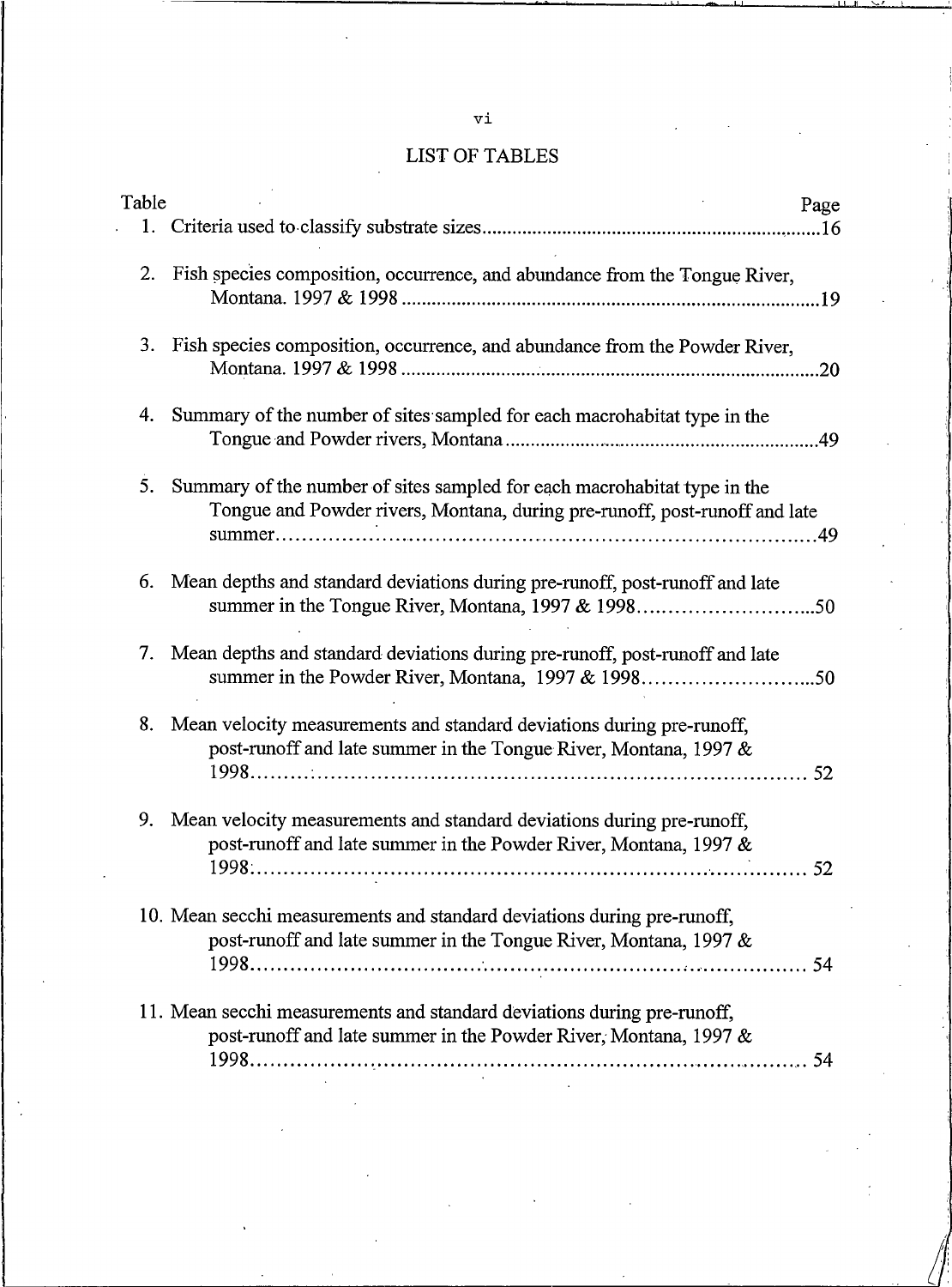## vi

# LIST OF TABLES - continued

| Table                                                                             | Page |
|-----------------------------------------------------------------------------------|------|
| 12. Tukey's Studentized Range Test for variability in depth among macrohabitat    |      |
| 13. Tukey's Studentized Range Test for variability in depth among macrohabitat    |      |
| 14. Tukey's Studentized Range Test for variability in velocity among macrohabitat |      |
| 15. Tukey's Studentized Range Test for variability in velocity among macrohabitat |      |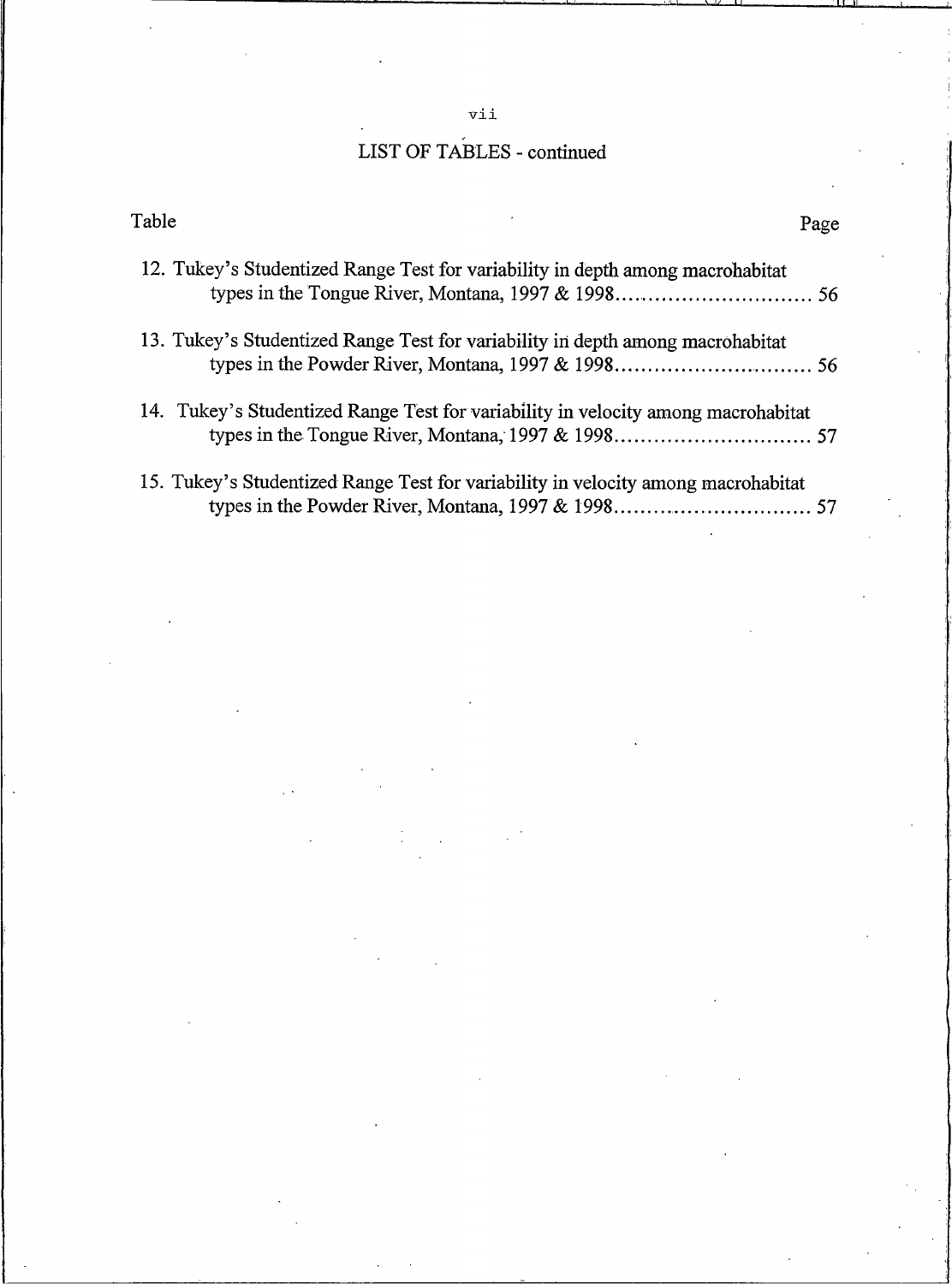## vii

# **LIST OF FIGURES**

| Figure |    |                                                                                                                                                                                                                                                                                                                                                                                                                                                                                                                                             | Page |
|--------|----|---------------------------------------------------------------------------------------------------------------------------------------------------------------------------------------------------------------------------------------------------------------------------------------------------------------------------------------------------------------------------------------------------------------------------------------------------------------------------------------------------------------------------------------------|------|
|        |    | 1. Map of the study area and diversion dams, Tongue River, Montana 4                                                                                                                                                                                                                                                                                                                                                                                                                                                                        |      |
|        |    |                                                                                                                                                                                                                                                                                                                                                                                                                                                                                                                                             |      |
|        | 3. | Longitudinal distribution and relative abundance of fishes of the Tongue                                                                                                                                                                                                                                                                                                                                                                                                                                                                    |      |
|        |    | 4. Frequency of use of macrohabitat types by selected fishes of the Tongue River,                                                                                                                                                                                                                                                                                                                                                                                                                                                           |      |
|        |    | 5. Frequency of occurrence of flathead chub in various depths and velocity<br>intervals from Tongue and Powder river, Montana, collections 24                                                                                                                                                                                                                                                                                                                                                                                               |      |
|        | 6. | Longitudinal distribution and relative abundance of fishes of the Powder                                                                                                                                                                                                                                                                                                                                                                                                                                                                    |      |
|        |    | 7. Frequency of use of macrohabitat types by selected fishes of the Powder River,                                                                                                                                                                                                                                                                                                                                                                                                                                                           |      |
|        | 8. | Frequency of occurrence of <i>Hybognathus</i> spp. in various depths and velocity<br>intervals from Tongue and Powder river, Montana, collections28                                                                                                                                                                                                                                                                                                                                                                                         |      |
|        |    | 9. Frequency of occurrence of emerald shiner and shorthead redhorse in various<br>depths and velocity intervals from Tongue and Powder river, Montana,                                                                                                                                                                                                                                                                                                                                                                                      |      |
|        |    | 10. Longitudinal distribution and relative abundance of fishes of the Tongue                                                                                                                                                                                                                                                                                                                                                                                                                                                                |      |
|        |    | 11. Frequency of occurrence of longnose dace in various depths and velocity<br>intervals from Tongue and Powder river, Montana, collections32                                                                                                                                                                                                                                                                                                                                                                                               |      |
|        |    | 12. Longitudinal distribution and relative abundance of fishes of the Powder<br>$\mathcal{L}(\mathcal{L}(\mathcal{L}(\mathcal{L}(\mathcal{L}(\mathcal{L}(\mathcal{L}(\mathcal{L}(\mathcal{L}(\mathcal{L}(\mathcal{L}(\mathcal{L}(\mathcal{L}(\mathcal{L}(\mathcal{L}(\mathcal{L}(\mathcal{L}(\mathcal{L}(\mathcal{L}(\mathcal{L}(\mathcal{L}(\mathcal{L}(\mathcal{L}(\mathcal{L}(\mathcal{L}(\mathcal{L}(\mathcal{L}(\mathcal{L}(\mathcal{L}(\mathcal{L}(\mathcal{L}(\mathcal{L}(\mathcal{L}(\mathcal{L}(\mathcal{L}(\mathcal{L}(\mathcal{$ |      |
|        |    |                                                                                                                                                                                                                                                                                                                                                                                                                                                                                                                                             |      |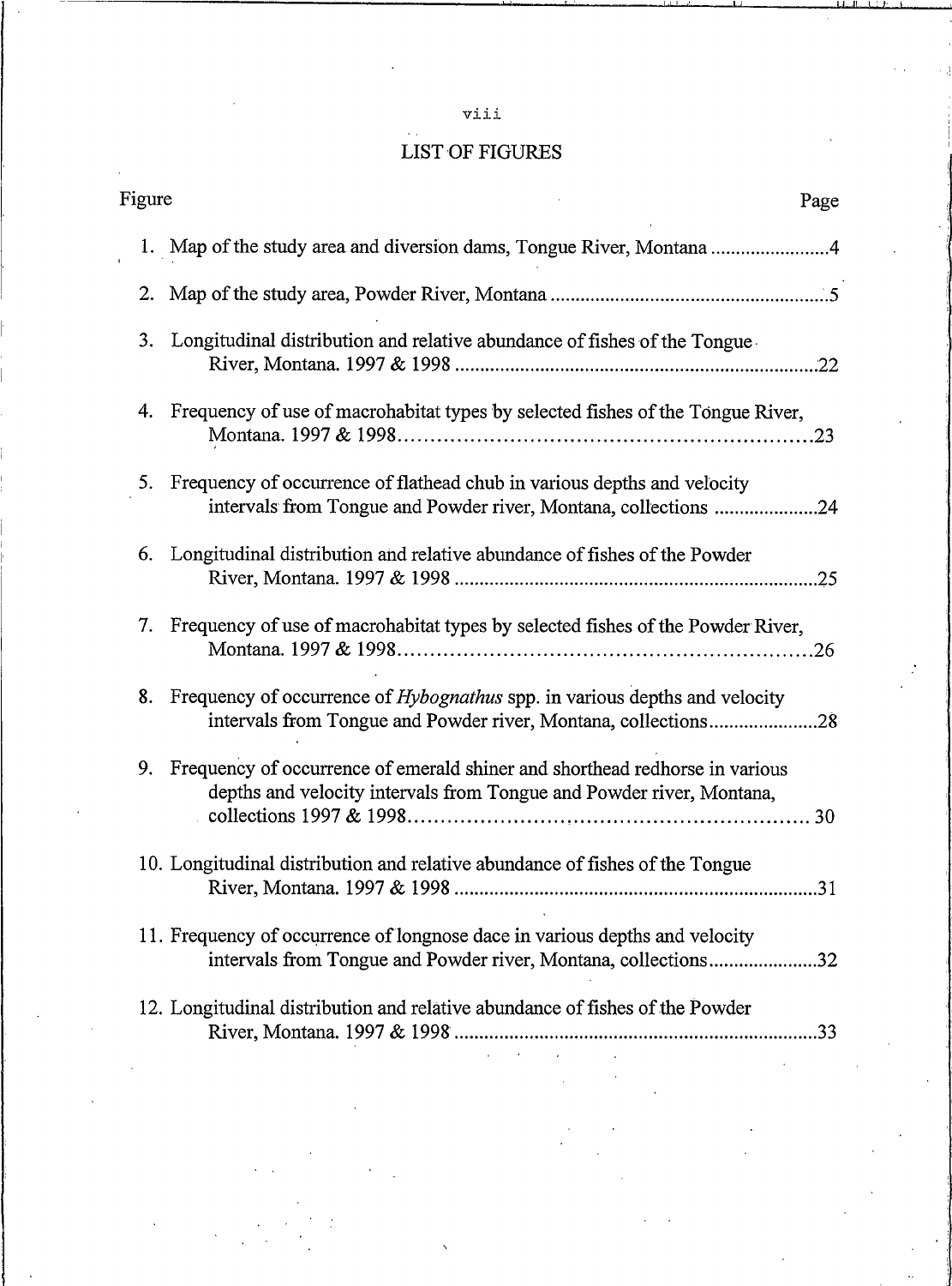## LIST OF FIGURES -

| Figure                                                                                                                                                 | Page |
|--------------------------------------------------------------------------------------------------------------------------------------------------------|------|
| 13. Longitudinal distribution and relative abundance of fishes of the Tongue                                                                           |      |
| 14. Frequency of use of macrohabitat types by selected fishes of the Tongue River,                                                                     |      |
|                                                                                                                                                        |      |
| 15. Frequency of occurrence of channel catfish in various depths and velocity                                                                          |      |
| intervals from Tongue and Powder river, Montana, collections37                                                                                         |      |
| 16. Frequency of use of macrohabitat types by selected fishes of the Powder River,                                                                     |      |
| 17. Frequency of occurrence of goldeye in various depths and velocity intervals<br>from Tongue and Powder river, Montana, collections 1997 & 1998 40   |      |
| 18. Frequency of occurrence of longnose sucker and river carpsucker in various<br>depths and velocity intervals from Tongue and Powder river, Montana, |      |
| 19. Frequency of occurrence of sturgeon chub in various depths and velocity intervals<br>from Powder River, Montana, collections 1997 & 199845         |      |
| 20. Average daily discharge of the Tongue River, Montana. measured at the<br>Miles City gauging station during the period of April-September 47        |      |
| 21. Average daily discharge of the Powder River, Montana. measured at the<br>Locate gauging station during the period of April-September 1997 & 199847 |      |
| 22. Diel habitat use by flathead chubs in shallow water habitats in the                                                                                |      |
| 23. Seasonal use of macrohabitats by flathead chubs in the Tongue and Powder                                                                           |      |

 $\mathbf{i}$ :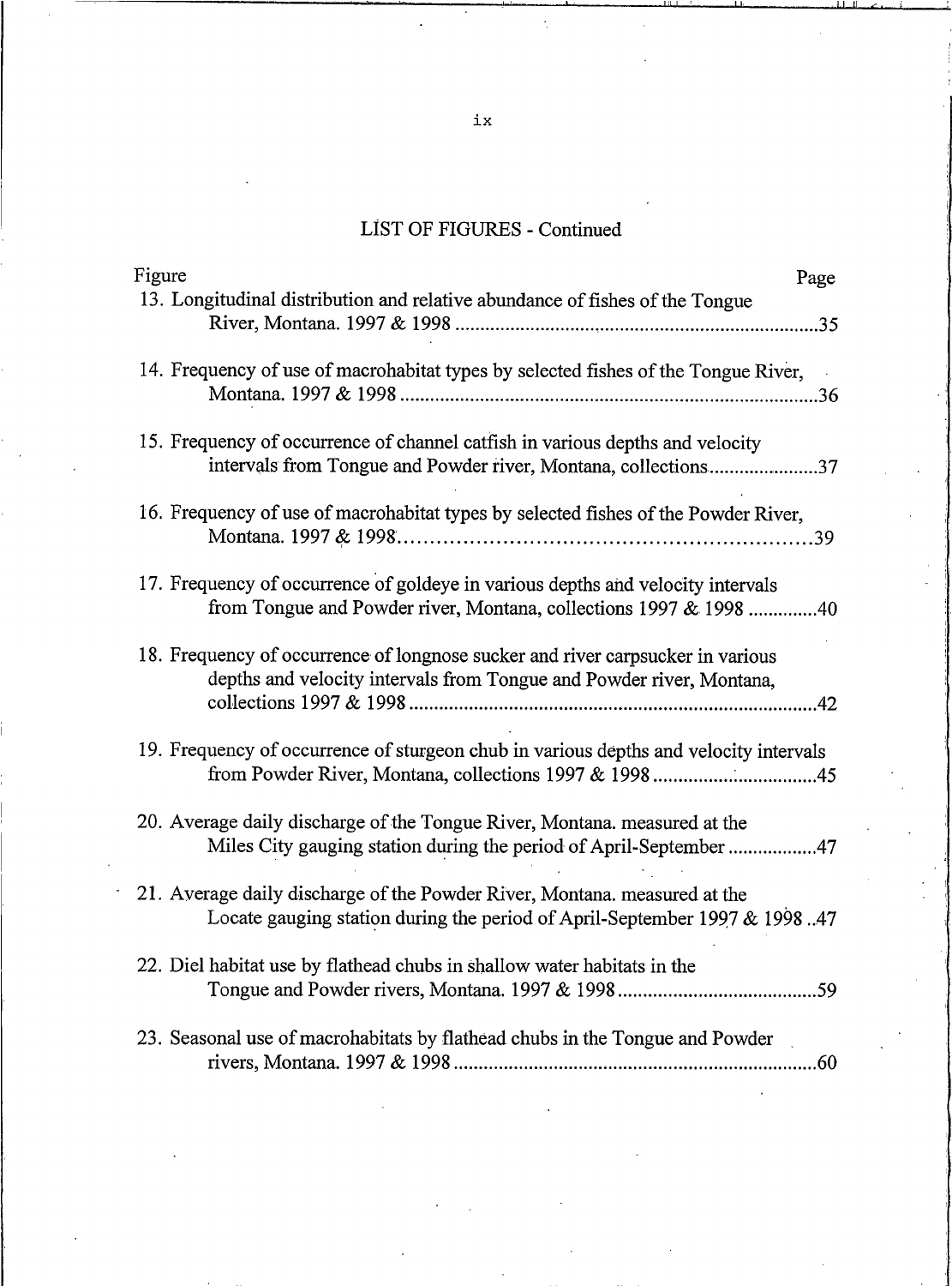## **ABSTRACT**

The Yellowstone River is one of the nation's few remaining free-flowing rivers and contains some of the healthiest populations of several fish species of special concern (pallid sturgeon, blue sucker, Hybognathus spp., sturgeon chub, sicklefin chub and flathead chub). Much of the lower basin contains numerous irrigation diversions, but the effect of these diversions on the native fish community is poorly understood. As part of a larger effort to assess these effects, this study examined biotic and abiotic factors in the lower Tongue and Powder rivers, two major tributaries to the Yellowstone River in eastern Montana. Little is known about general distribution, abundance and life history of native fishes particularly sturgeon chub, flathead chub and Hybognathus spp. nor native game species such as sauger and shovelnose sturgeon which have substantially declined in these sections of the rivers. Fish populations and habitats of the Tongue and Powder rivers were inventoried to investigate longitudinal changes in fish communities and habitat. Additionally, relations between diel and seasonal use of major macrohabitats were examined. Twenty-five species representing 10 families were collected. The most abundant and species-rich family was Cyprinidae. Relatively unaltered habitat conditions in the Powder River supported a relatively unaltered fish community. Relative abundance of all non-game species has remained relatively stable compared to historical data. Populations of game fishes including sauger and shovelnose sturgeon have declined considerably. The Tongue River has been adversely affected by diversion dams and water withdrawals. Spring runoff, which triggers spawning activity, has been diminished by dam operation. Minnows used shallower, slower edge habitats in both rivers, areas extremely altered by modification of natural flow regime. In the Tongue River, the channel has become narrower and more uniform in depth, substrates have become larger and firm, aquatic vegetation has increased and turbidity levels have decreased when compared to the Powder River. This has resulted in decreased populations of benthic invertivores and increased numbers and species more adapted to sight feeding and fishes adapted to spawning over larger open substrate and plant material. Game fish population levels have declined here as well, pointing to possible basin wide problems.

 $\mathbf{x}$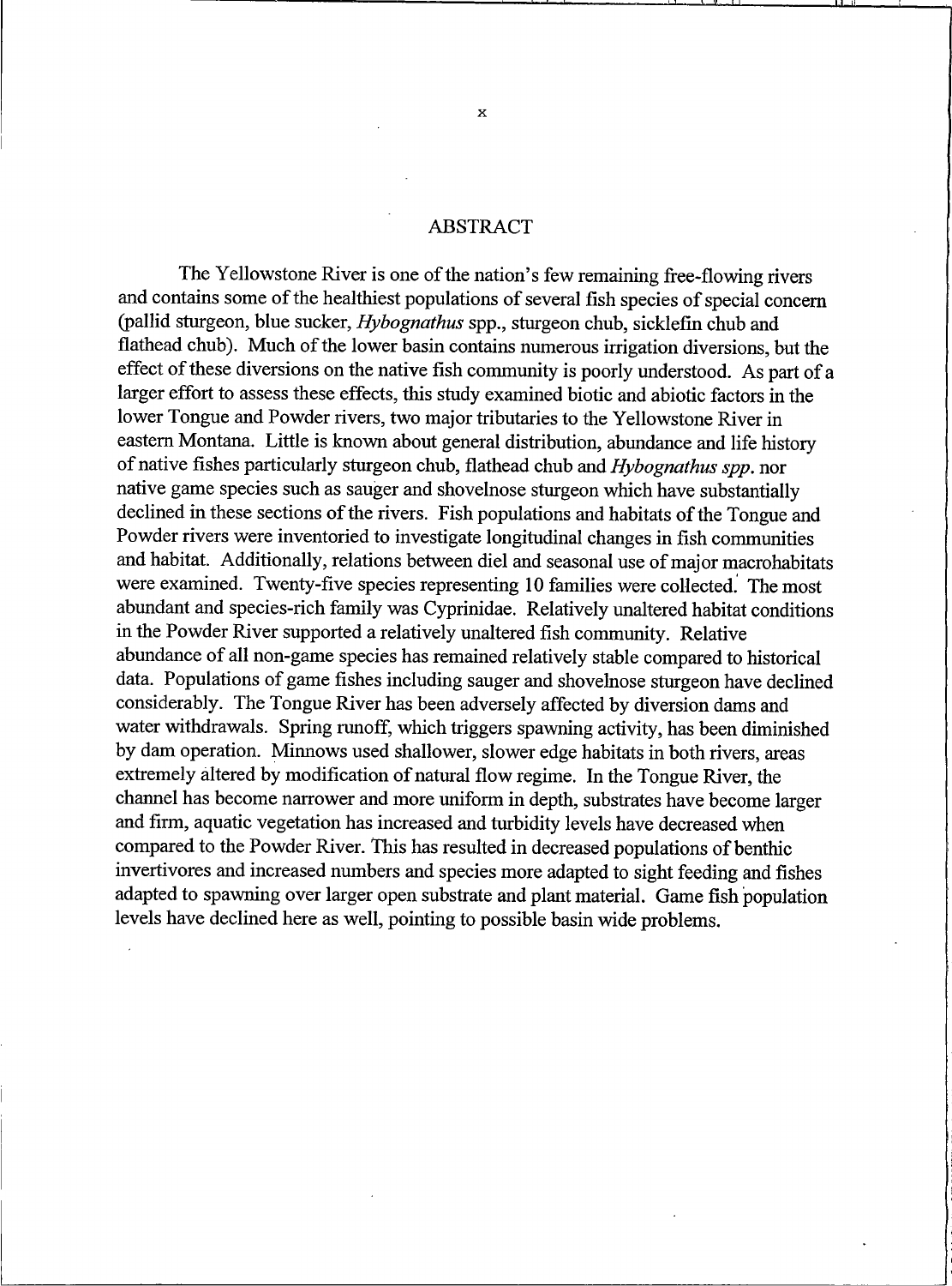## **INTRODUCTION**

<span id="page-11-0"></span>The Yellowstone River Basin contains many diversion dams and water intake structures. Many of these have been in place for decades and were constructed to provide water for irrigation. These diversions are known to prevent or impede the upstream movement of fish, and many fish are lost due to canal entrainment (Hesse 1987).

Declines of certain native fish populations in the Missouri River drainage have resulted in one being listed and others proposed for listing as threatened or endangered under both State and Federal laws. Currently only one species, the pallid sturgeon (Scaphirhynchus albus), is federally listed as endangered. An additional seven species (blue sucker, Cycleptus elongatus; western silvery minnow, Hybognathus argyritus; plains minnow, Hybognathus placitus; sturgeon chub, Macrhybopsis gelida; sicklefin chub, Macrhybopsis meeki; flathead chub, Platygobio gracilis; and paddlefish, Polyodon spathula) have been proposed or being considered for listing by the U.S. Fish and Wildlife Service (USFWS 1994).

While populations of many of these at-risk species appear healthy in the upper, less altered reaches of streams in the Missouri River Basin (White and Bramblett 1983), little is known about their abundance, distribution and habitat requirements, particularly when correlated with the effects of diversion structures.

Recognizing that irrigation intake structures may be contributing to the decline of native fish populations, the Bureau of Reclamation (BOR), Montana Fish Wildlife and Parks (MTFWP), and other State and Federal agencies initiated a study to examine major

 $\mathbf{1}$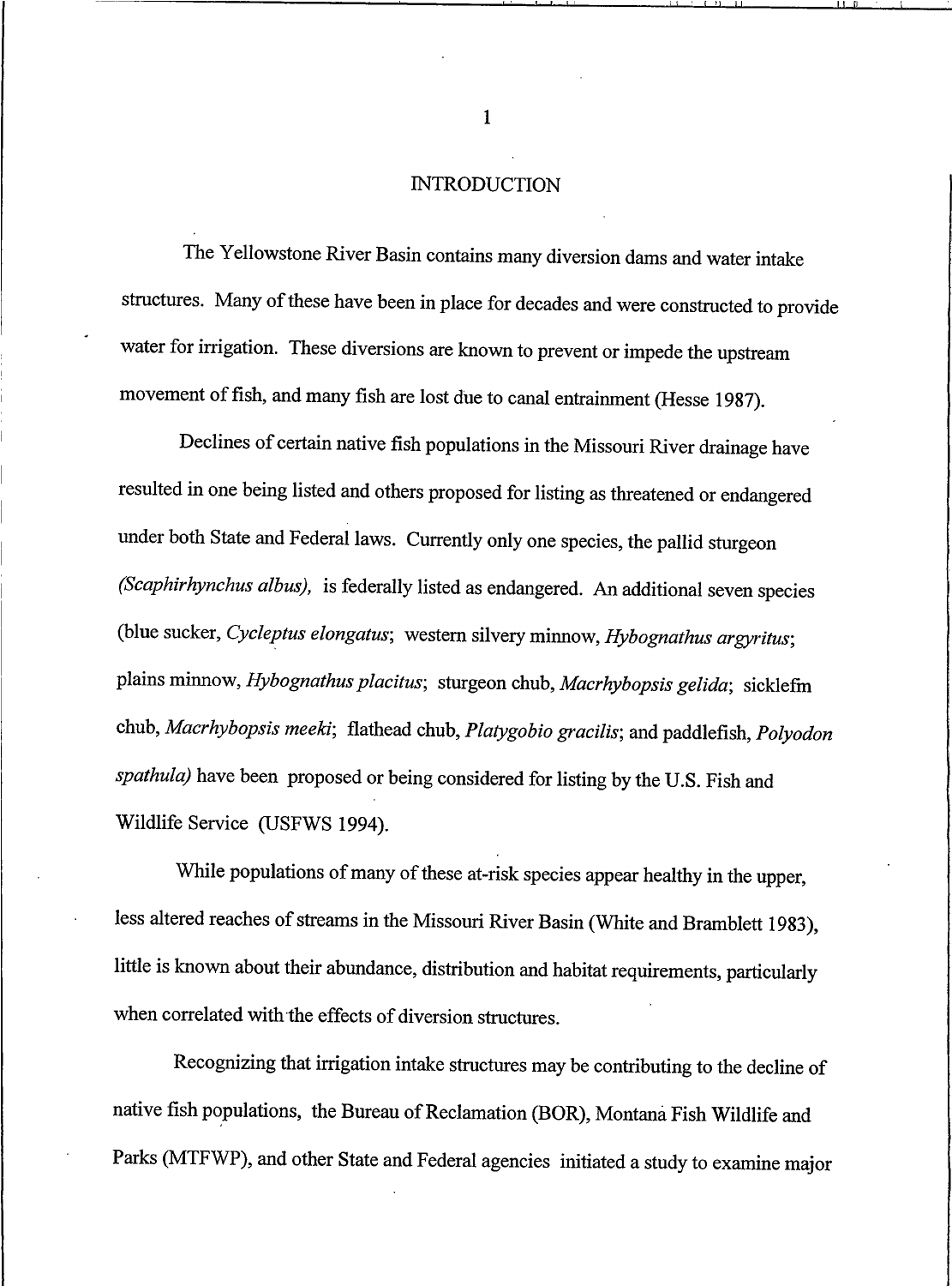diversion dams and large water intakes on the Yellowstone River system in Montana with the overall goals of minimizing migration restrictions for listed and candidate endangered species and certain game species, and for reducing entrainment and impingement of fish at water intakes. To meet these goals, knowledge of the distribution and habitat needs of native fishes is prerequisite. Since this information is generally lacking (Gould 1985), I examined the fish communities and their habitat associations in the lower Tongue and Powder rivers, tributaries to the lower Yellowstone River, with an overall goal of gaining critical information to assist BOR studies aimed at understanding and protecting Yellowstone River fishes in relation to irrigation diversion and intake systems as well as land and water development. I examined certain ecological attributes such as habitat associations, patterns of movement, and distribution to try to better understand the relationships between streams, their habitats, and their fish communities. The specific objectives of this study were: (1) to describe fish species composition and the relative abundance of those species in the lower Tongue and Powder rivers, (2) to describe diel and seasonal use of major macrohabitat types by the fish community, and (3) to describe the physical characteristics of the habitats used by the fish community.

 $\overline{2}$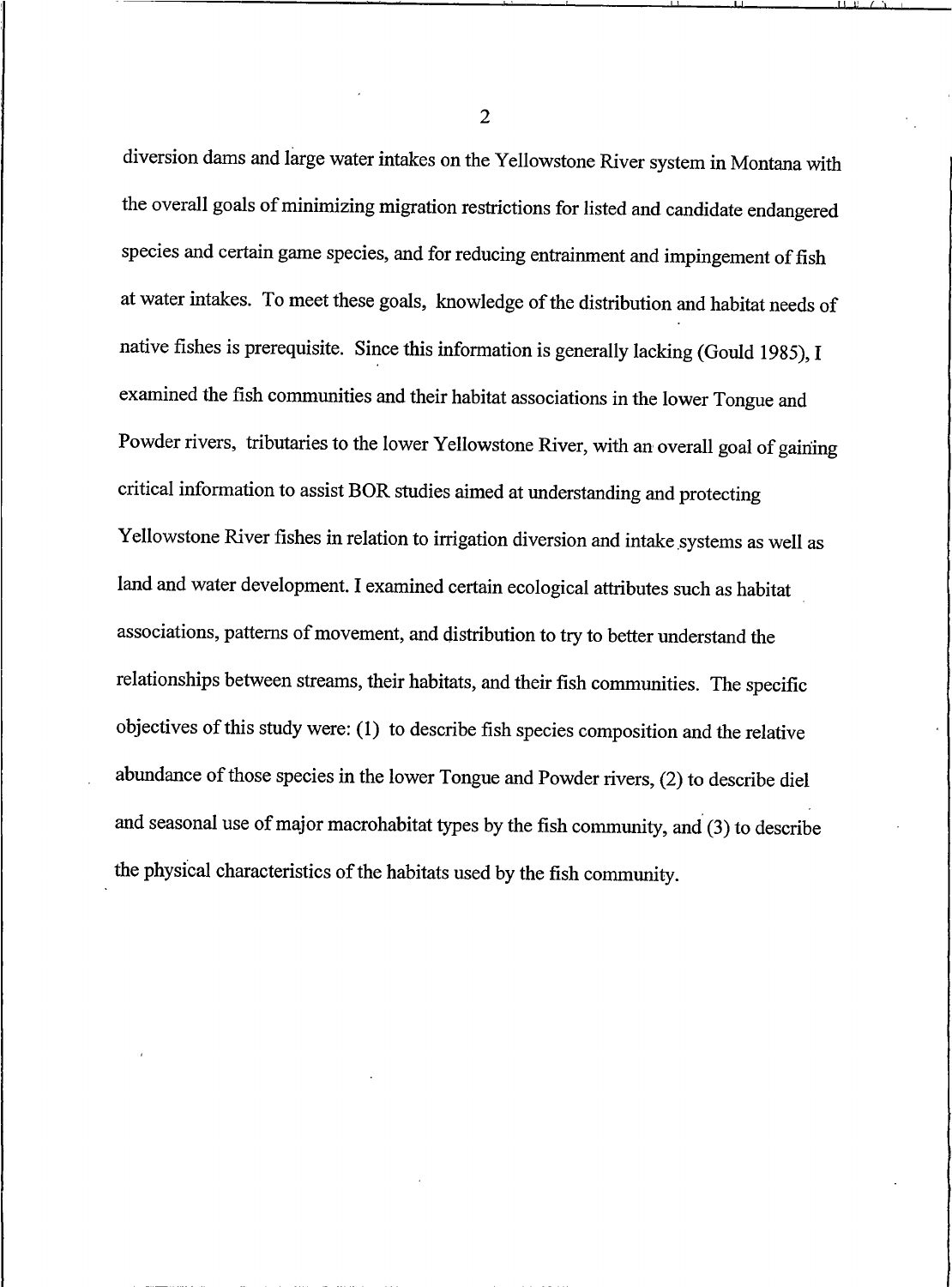## **STUDY AREA**

<span id="page-13-0"></span>The Tongue and Powder rivers are major tributaries to the lower Yellowstone River (Figures 1 and 2), which lies in the unglaciated Missouri River plateau. This area is primarily classified as one of the following geological land types; Northern Smooth High Plains, Northern Rolling High Plains, Pierre Shale Plains and Badlands, or Rolling Soft Shale Plains. Most of the lower Yellowstone basin is underlain by the Fort Union Coal Formation, a remnant of the Hell Creek Formation. The Fort Union Formation was formed 50-60 million years ago in a vast shallow lake. Extensive coal fields formed in this area of once large swamps and thick forests (Elser et al. 1977).

The dominant land use of the lower Yellowstone basin is agriculture, primarily irrigated cropland. In the lower basin the predominate riparian plant community is an extensive cottonwood-willow complex that hosts a diverse wildlife community, including numerous species of special concern in Montana. The lower Yellowstone River also supports a diverse and productive fishery, which is dependent upon adequate flows and good water quality (Elser et al. 1977). Historically, 46 species representing 12 families have been collected in the lower reaches of the Yellowstone (Phil Stewart, Montana Fish Wildlife and Parks, Miles City, Montana, personal communication, 1996). Several riverine species, including shovelnose sturgeon, channel catfish and sauger are known to utilize both the Tongue and Powder rivers, migrating long distances in the spring associated with spawning (Elser et al. 1977).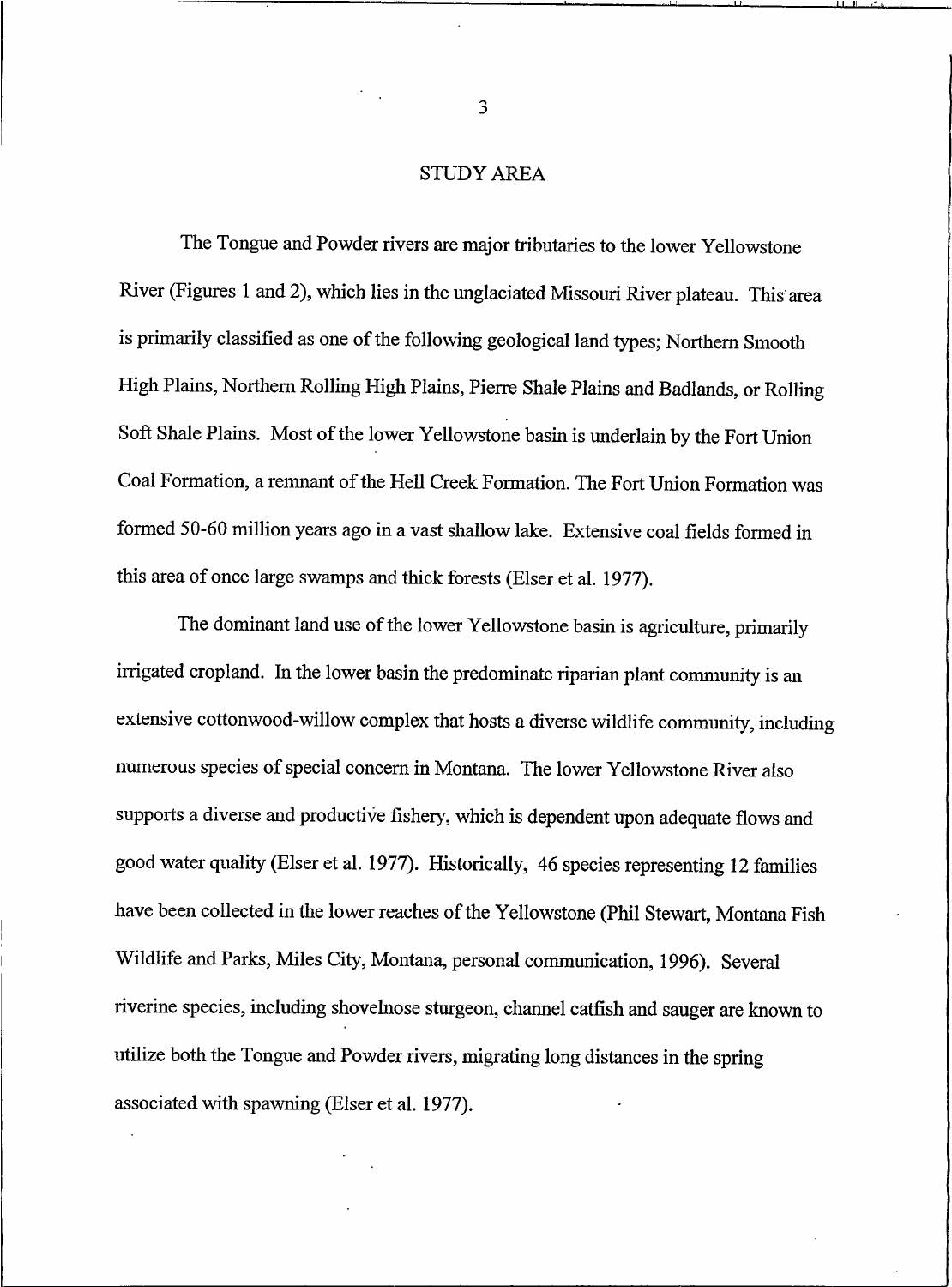

Figure 1. Map of the Tongue River, Montana. Specific study area is portion of Tongue River from T & Y dam to confluence with Yellowstone River, Montana.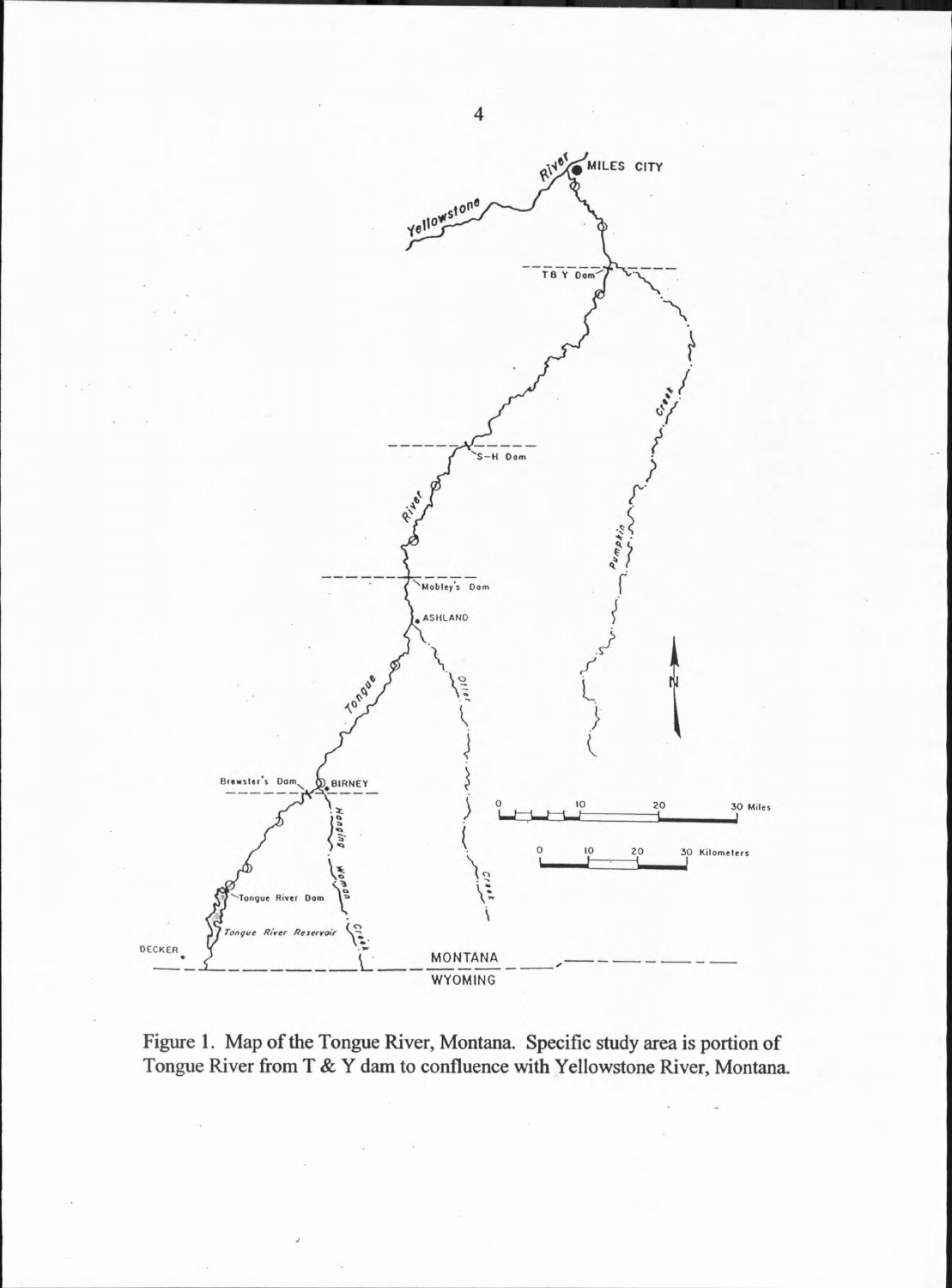

Figure 2. Map of the Powder River, Montana. Specific study area is portion of Powder River from Mizpah Creek to confluence with the Yellowstone River, Montana.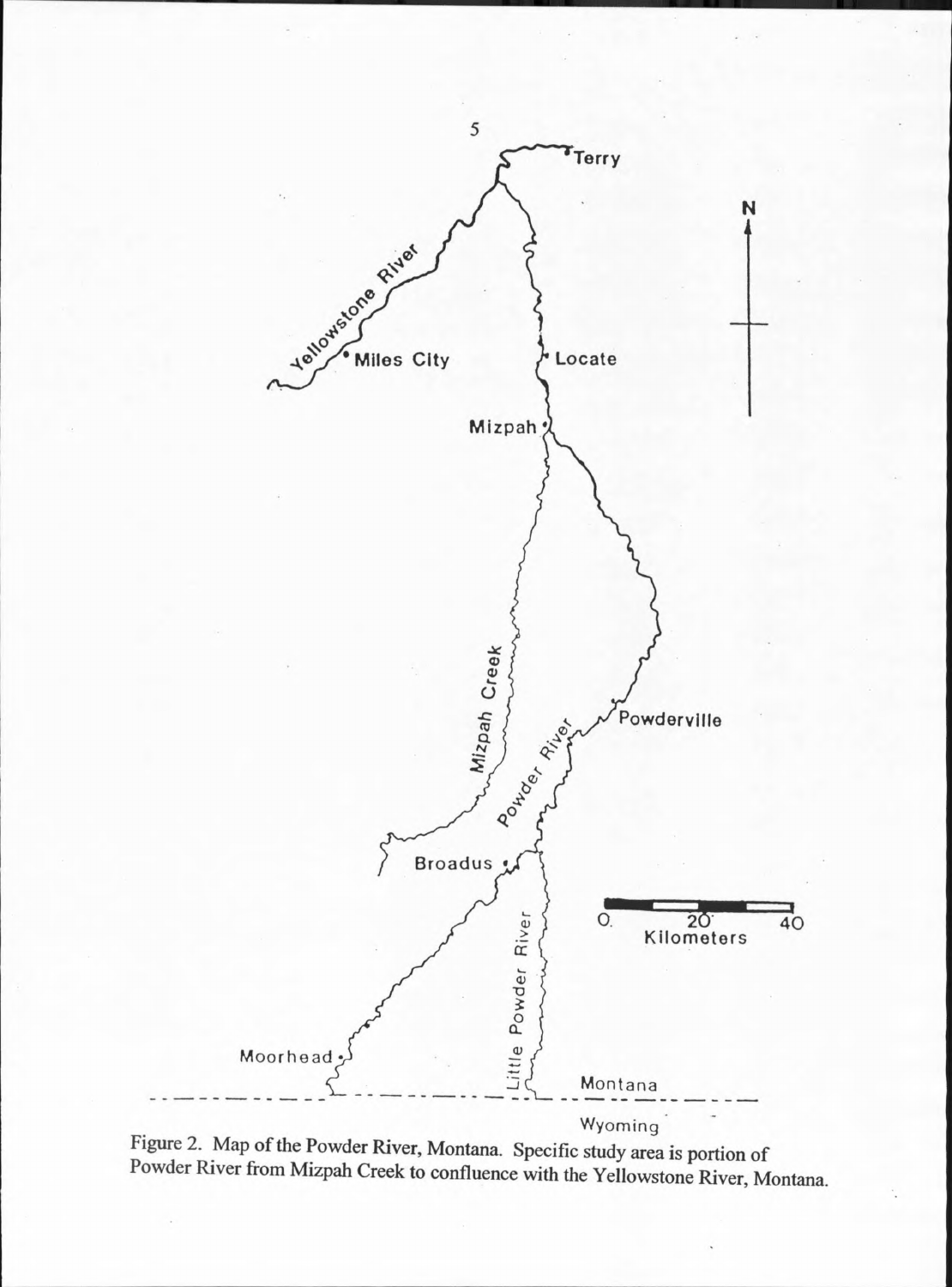Tongue River

The Tongue River gets its name from an Indian word for a tree-covered limestone slab outlined by rock that resembles a bison tongue. The headwaters of the Tongue arise from the eastern side of the Bighorn Mountains in Wyoming and flow northeasterly through Wyoming and Montana to its confluence with the Yellowstone River at Miles City, Montana. Drainage area of the Tongue River basin is 13,932 km<sup>2</sup>, with approximately 70% occurring in Montana. The total length of the Tongue River from the Montana-Wyoming border to its mouth is 337 km. Average annual discharge is 11.9 m<sup>3</sup>/s (Elser et al. 1977). Flow from the Tongue is generally less than six percent of the Yellowstone at their confluence, and peak discharge is bi-modal with its greatest flow usually occurring in March and another peak typically in June.

The Tongue River basin is comprised of narrow stream valleys, plateaus and gently rolling uplands. Relief is compromised in the lower reaches with less rugged conditions occurring nearer the confluence. Agriculture is the major land use in the basin with cattle ranching and irrigated or dry land farming dominating. Water quality of the Tongue is generally considered to be better than most other prairie streams of the Great Plains (Elser et al. 1977).

Flow of the Tongue River in Montana is regulated by a series of five dams, four of which are lowhead structures used to divert irrigation water. The first and largest is the Tongue River Dam located just inside the Montana border near Decker, Montana. The dam was built in 1940 as a storage facility and aids in flood control. It stores about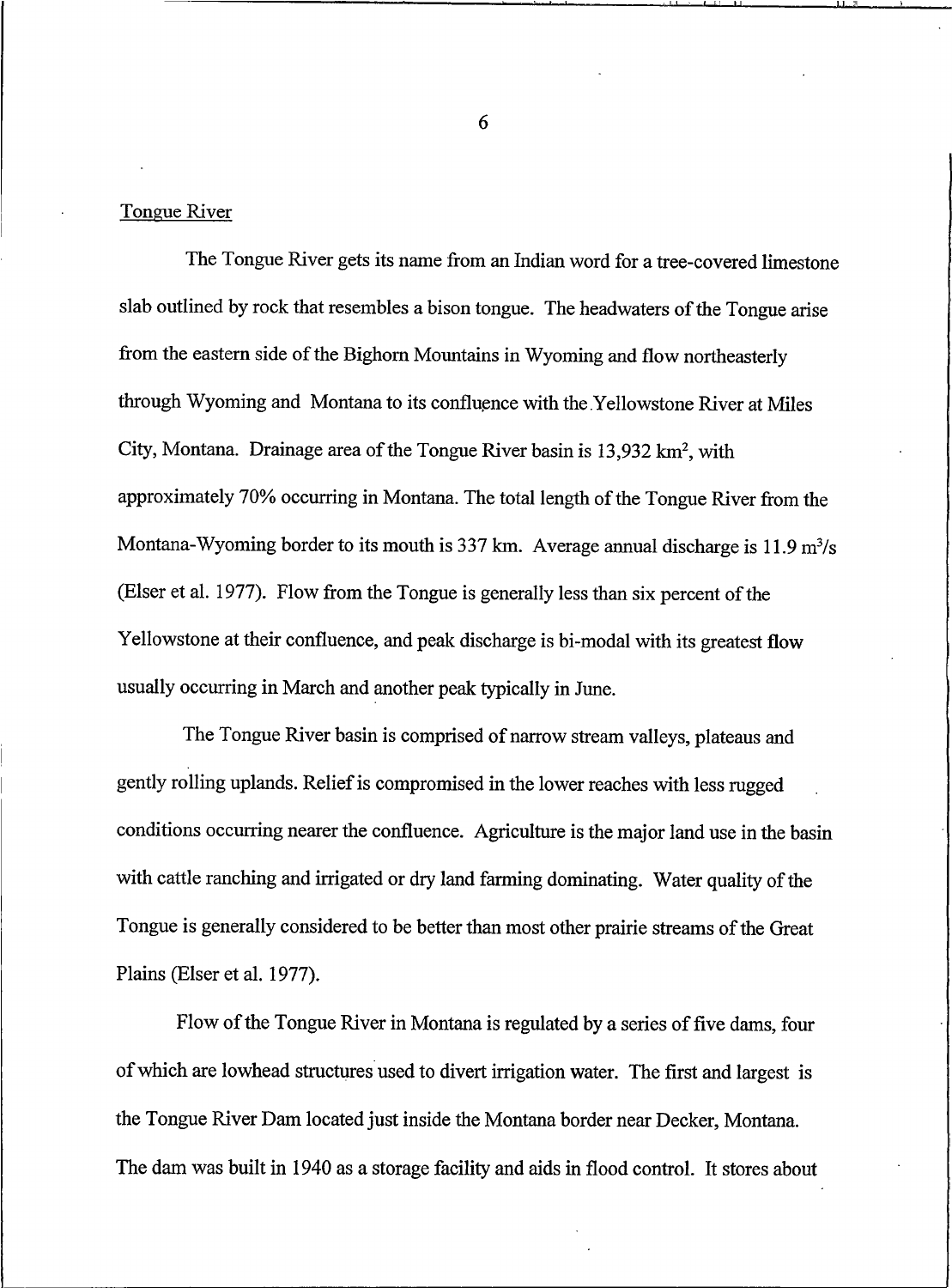85 hm<sup>3</sup> (8,512 ha-m) of water with a full pool area of 1,416 surface ha. (Elser et al. 1977).

My study area was in the lower 32.2 km of the Tongue River, from the T&Y diversion dam, located just upstream from the confluence of Pumpkin Creek, to the confluence of the Tongue and Yellowstone rivers (Figure 1). T&Y dam is the most downstream diversion on the river and the largest of the four lowhead diversions. The dam is 3 m high and 95 m long, spanning the entire river channel. It has a water right of  $6.73$  m<sup>3</sup>/s; therefore, during irrigation season instream flows above the dam are significantly higher than below the dam (Liston et al. 1994). Historically, this 32.2 km reach has been dominated by slow-water fish assemblages with migrant fish from the Yellowstone River using this reach when flows allow passage.

## Powder River

The Powder River today is similar to what early pioneers encountered more than 100 years ago. Early settlers described it as a mile wide and an inch deep, too thin to plow and too thick to drink. The Powder River basin drains an area of approximately 34,318 km<sup>2</sup> in northeast Wyoming and southeast Montana. Over half of the drainage is in Wyoming and is bordered to the southwest by the Bighorn Mountains. The Powder River flows north to its confluence with the Yellowstone River near Terry, Montana. It is bounded on both sides by low divides and breaks that separate it from the Tongue River to the west and the Little Missouri, Belle Fourche, Cheyenne and the North Platte rivers to the east and south (Rehwinkle 1978). Although its origin is on the eastern slopes of

 $\overline{7}$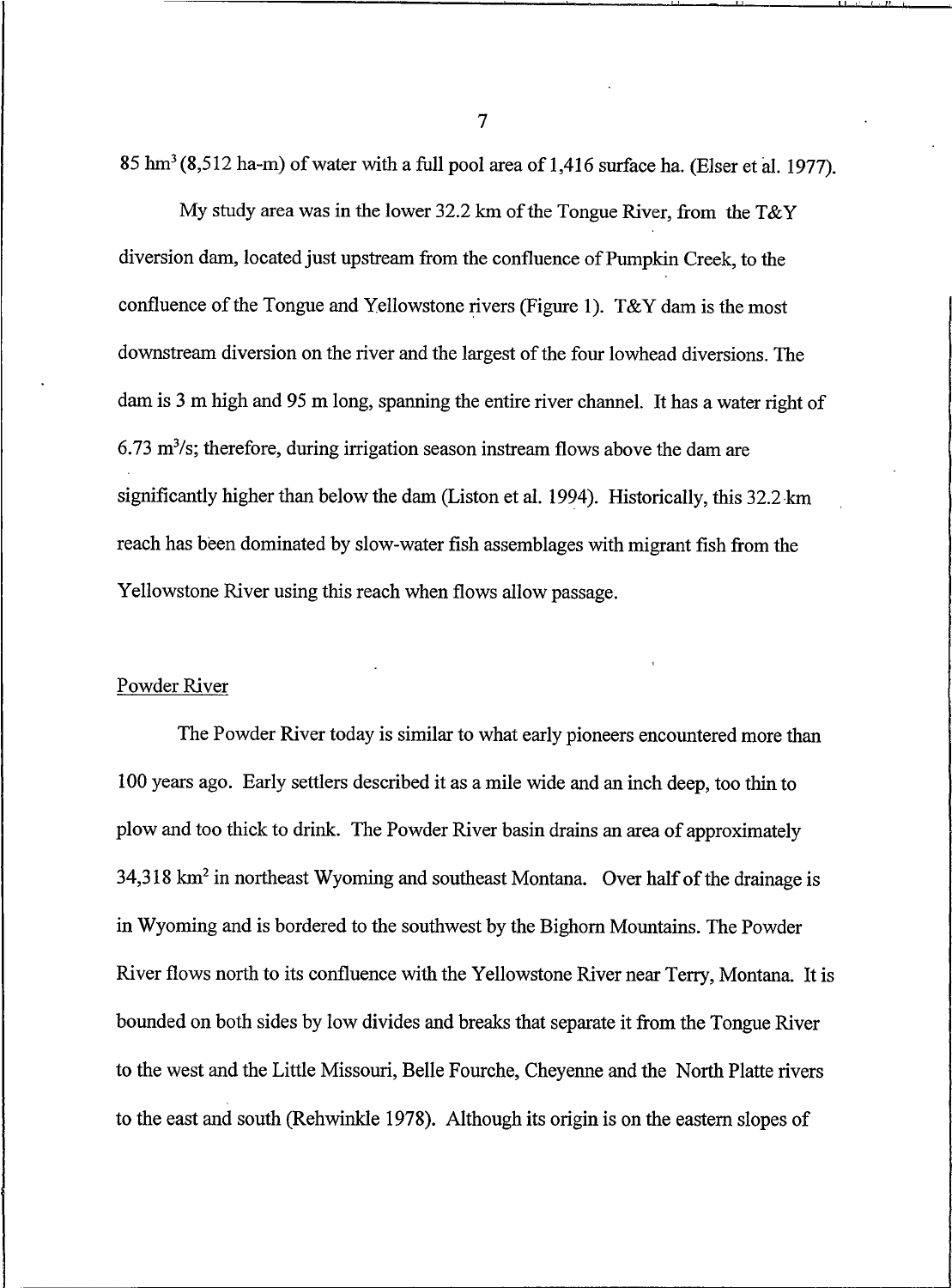the Bighorn Mountains, it is generally classified as a Great Plains River (Rehwinkle 1978).

The Powder River, including the South Fork, is approximately 780 km long and is characterized by erratic flows and silt-laden bed load, resulting in a constantly shifting channel. It rarely develops pools and generally lacks aquatic and riparian vegetation. Annual discharge averages  $17.6 \text{ m}^3/\text{sec}$  and is naturally saline with an average total dissolved solids of 1100 mg/L (Rehwinkle 1978). The yearly discharge pattern of the Powder is typical of a prairie stream, with spring runoff resulting in a bi-modal discharge pattern. A smaller discharge peak historically occurs around March, followed by a larger peak in June, receding to minimal flows in late summer.

The climate of the area varies altitudinally, with precipitation occurring primarily as snow at higher elevations. The plains section is arid with only 0.367 m of average annual precipitation. Air temperatures are similarly extreme, with summer highs exceeding 38 °C and winter lows commonly reaching -34 °C (Rehwinkle 1978).

Although water quality and quantity have naturally limited fish population diversity and abundance, the Powder River is an important spawning tributary for several species (Rehwinkel 1978). The river has been used extensively by migrant spawning populations of fish species including shovelnose sturgeon (Scaphirhynchus platorynchus), channel catfish (Ictalurus punctatus), and sauger (Stizostedion canadense). Additionally, it was formally documented as a spawning area for the pallid sturgeon (Scaphirhynchus albus), now an endangered species and currently absent from the area (Rehwinkle 1978).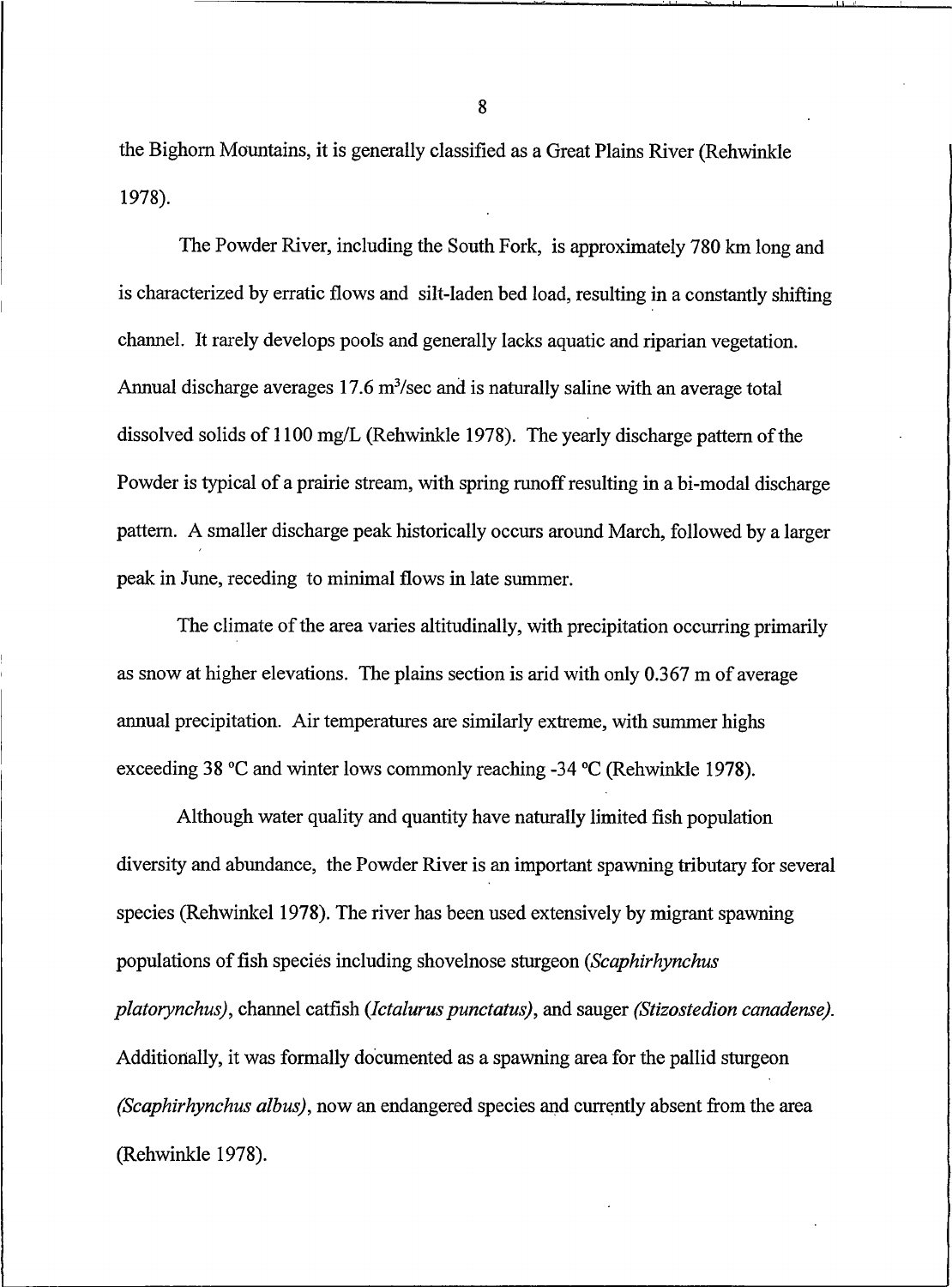My study area was the lower 72.1 km of the Powder River, from the mouth of Mizpah Creek to the confluence of the Powder and the Yellowstone river near Terry, Montana (Figure 2). This reach is characterized by an incised channel of approximately 6 to 30 m width (Rehwinkle 1978). Throughout this reach, the channel is either sinuous or irregularly meandering with prevailing midchannel bars and silt or sand as the dominant bed materials in low gradient areas and bedrock outcrops of limestone and sandstones dominant in higher gradient areas (Rehwinkle 1978).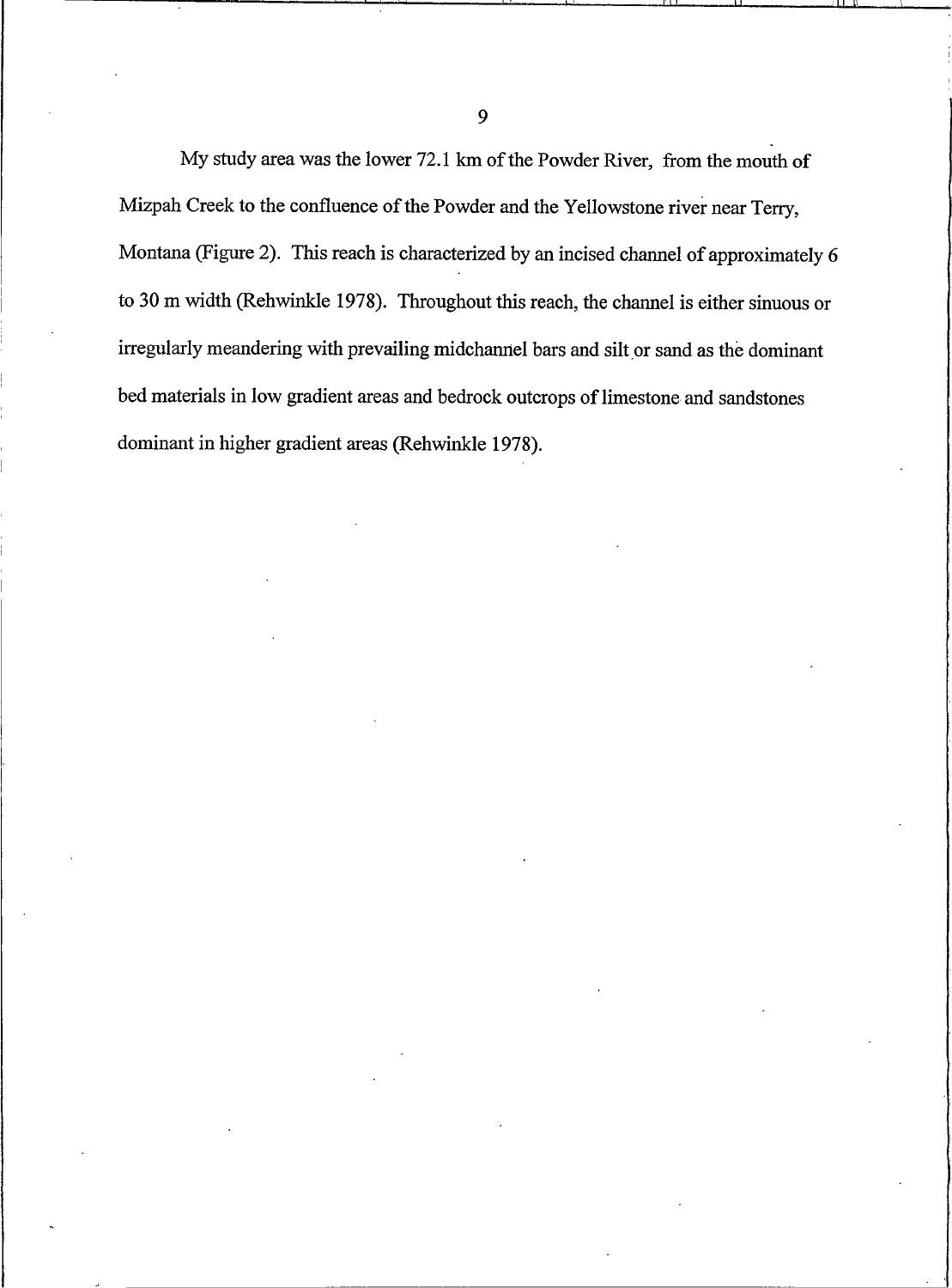## **METHODS**

#### Macrohabitat Classification and Sample Site Selection

In the spring of 1997 the Tongue and Powder rivers were classified into five predominant fluvial macrohabitat types: main channel crossover, outside bend, inside bend, bar and secondary channel. This classification was a modification of the system developed by Sappington et al. (1996).

## Main Channel Crossover

The main channel conveys the majority of the river discharge, and is defined as the thalweg of the river. Fish and habitat data were collected in the channel crossover area, which is the inflection point of the thalweg (ie., location where the thalweg crosses over from one concave side of the river to the next concave side).

## Outside Bend

The outside bend was defined as the concave side of a river meander. In the Tongue River, outside bends were usually associated with rip-rap of some form. In the Powder River, outside bends were associated with eroding banks. Each outside bend was sampled between channel crossovers, while the lateral boundary was from the shore to the thalweg.

### Inside Bend

An inside bend was the convex side of the river channel. Longitudinal and lateral boundaries were the same as outside bends. This macrohabitat was characterized by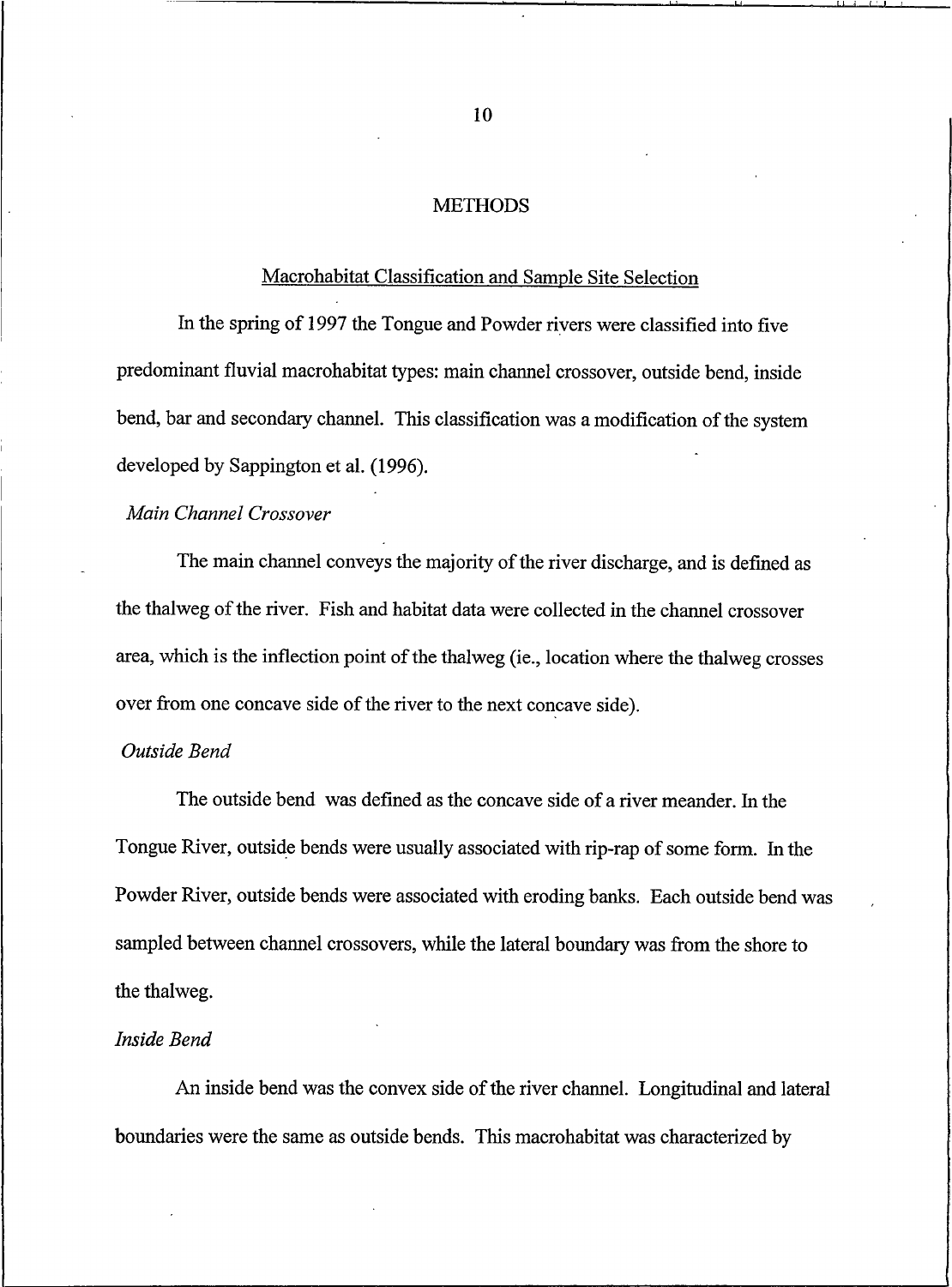point bars (ie., terrestrial/aquatic interface area of deposited sediment lying within the spatial boundaries of the inside bend).

#### **Bar**

A bar was areas above water but surrounded by stream flows, and were vegetated or non-vegetated. Bars are formed by deposition and because they are an active part of the flow geometry, they change in size, height, or location with flow conditions (Heede 1980). Most bars in the study area were mid-channel bars, a typical bed form for wide and shallow streams.

## Secondary Channel

Secondary channel macrohabitats were flowing channels which carried less flow than the main channel. Their upstream and downstream ends were connected to the main channel permitting fish passage and water flow.

Macrohabitat types were identified and enumerated for both rivers using aerial photographs with ground truthing conducted and all channel changes noted. A systematic random sample was used to ensure that the sample was representative of all study reaches. Scheaffer et al. (1990) defined it as a sample obtained by randomly selecting one element from the first  $k$  elements in the frame and every  $kth$  element thereafter. Thus after a random start, macrohabitats were systematically sampled at a randomly selected interval throughout the study reaches. Certain sampling sites were eliminated if access was limited or sampling conditions were inefficient. In this case, I randomly chose to move upstream or downstream to the next nearest habitat unit.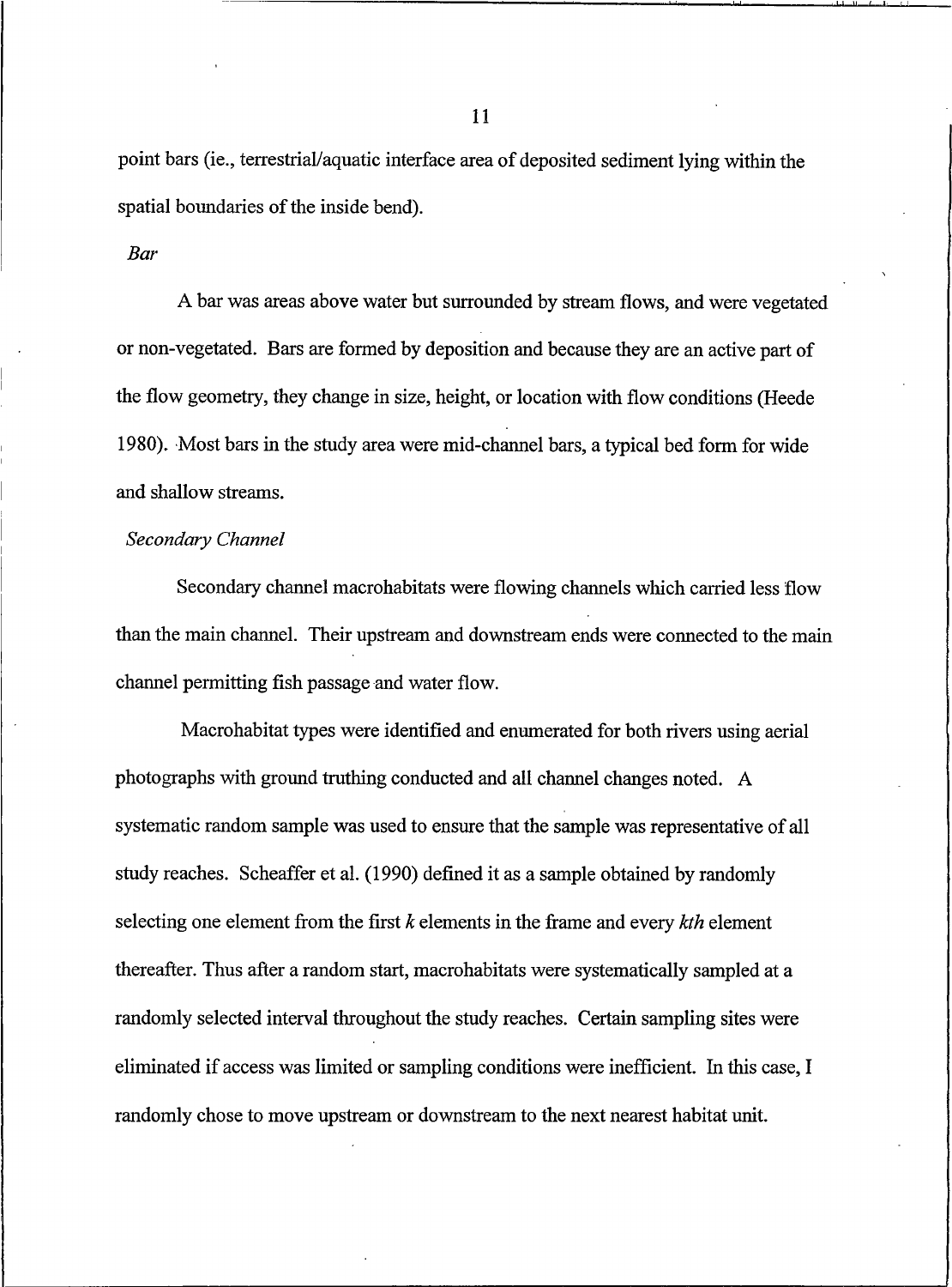#### Fish and Habitat Sampling

Macrohabitats were sampled using three techniques. Pulsed direct-current electrofishing was used to sample fish in outside bend macrohabitats in 1997 and the spring of 1998. Electrofishing was discontinued after the pre-runoff period in 1998 because consistently high turbidity reduced visibility, making netting inefficient.

Electrofishing was conducted using a single boom suspended system mounted on a 4.3 m aluminum flat bottom boat with a 15 hp outboard motor. Electric current was generated using a Honda 5000 watt generator and converted into pulsed direct current via a Coffelt VVP-15 electrofishing unit. The distance covered while electrofishing was estimated using a Rangematic 1200 rangefinder and recorded.

Seining was used in inside bends, secondary channels, and bar macrohabitats. Seining was an effective method for collecting small fish in shallow macrohabitats (inside bends, bars and secondary channels) where the net wall extended from the surface to the bottom. Seining is most effective for nearshore residents or species that concentrate near shore seasonally or on a diel basis (Kelso and Rutherford 1996). Water depth in these habitats was too shallow to operate the boat, and electrofishing was not a viable technique. A net haul was the standard unit of effort (number of fish/seine haul) (Sappington et al.1996). I compared bag seine and beach seine efficiency early in the 1997 field season and determined that the standard beach seine was more applicable in the sand and silt conditions encountered frequently. The beach seine used for sampling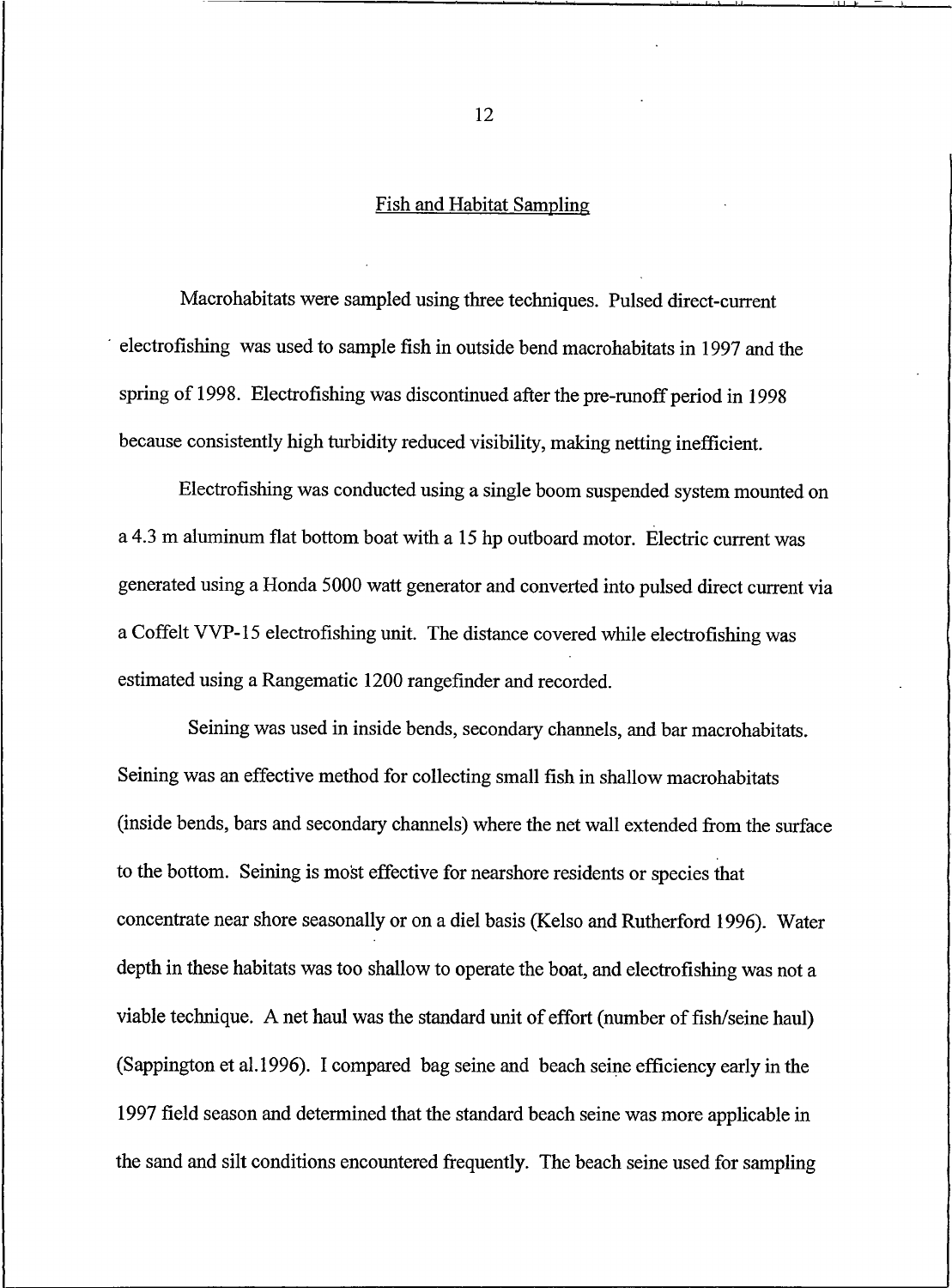was 10.7 m long and 1.8 m high with 5 mm mesh and had a 29.5 kg lead line and a top float line. To deploy the seine, one end was anchored on shore by a technician while the other end was pulled upstream to full extension along the shoreline. Once the net was extended, the net was then pulled in a 180-degree arc around the anchored pivot.

Main channel crossover macrohabitats were sampled by drifting multifiliment experimental mesh gill nets. Nets used on the Tongue River were 15.2 m in length and 1.8 m high while nets used on the Powder River were 30.4 m long and 1.8 m high. They contained four panels of equal length with mesh sizes of 1.9 cm, 3.8 cm, 5.1 cm, and 7.6 cm, respectively. Nets were drifted 100-200 m, estimated using a Rangematic 1200 rangefinder. If the net became snagged and required substantial effort to retrieve, and/or the net folded around a snag, the drift was eliminated from the sample. All sampling techniques were standardized using the protocol of Sappington et al. (1996), modified to accommodate the smaller scale of the Tongue and Powder rivers.

To describe fish species composition and longitudinal distribution, a systematic random sample was employed to ensure representative sampling of the entire study reach of both rivers. Sampling took place in the base flow period (Aug 1-Sept 10) when fish movement was likely to be minimal. In both rivers, at least three of each macrohabitat type were sampled in the study area to examine the longitudinal distribution and composition of the resident fish community.

To describe seasonal and diel use of major macrohabitat types by the fish community, three ecologically important time periods were chosen for sampling: 1) Pre-runoff: This typically occurs in April and May when water temperatures are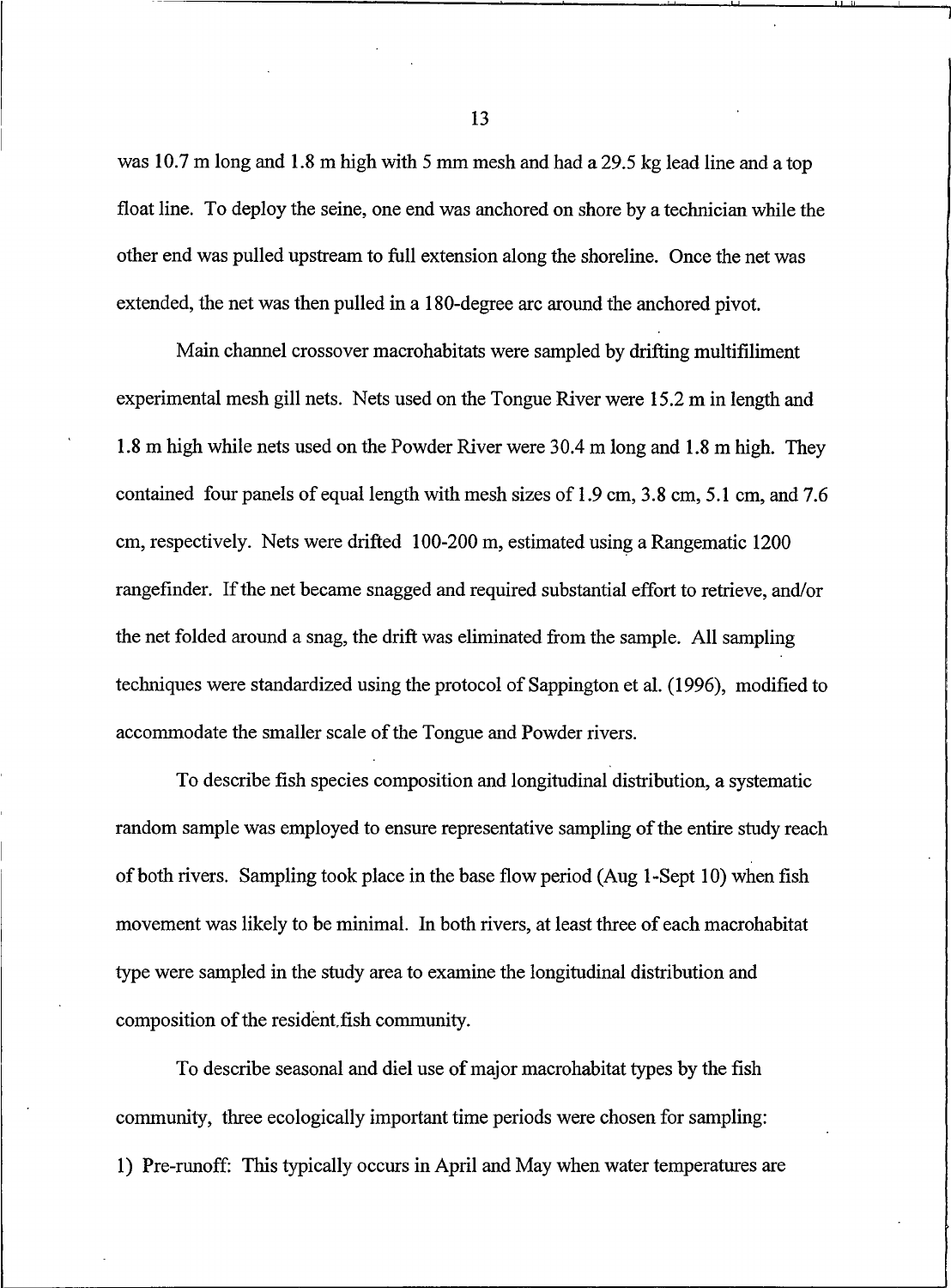warming, water flows are increasing, and the majority of fish in these systems are spawning or are in pre-spawn stage. Sampling occurred between 4/15-5/15.

2) Post-runoff: This typically occurs in July when water temperatures are high and flow is decreasing. During this period fish are moving toward or are concentrated at feeding areas, some exhibit post-spawning migration patterns (Buckley and Kynard 1985). Sampling occurred between 7/1-7/31.

3) Base flow: This typically occurs in August or September when flows are relatively stable or slowly decreasing. Fish are typically in or moving to their wintering habitats. Sampling occurred between 8/1-9/10.

To examine the seasonal use of macrohabitats by the fish community, I systematically sampled at least three of each macrohabitat type in the Tongue and the Powder rivers, during each of the three sampling periods described above. To examine the diel use of macrohabitats by the fish community, I sampled these habitats on a 24 h cycle, excluding main channel crossover due to the safety concerns of drifting nets at night. During the 1997 diel sampling period, at least one of the other four habitats was sampled during late summer periods. In the 1998 field season, I was able to sample at least one inside bend, bar, and secondary channel during pre-runoff and again in late summer periods. The macrohabitat site randomly selected for diel sampling was sampled four times throughout a 24-h period: noon, sunset, midnight, and sunrise. Sampling started approximately one half hour before each designated time and ended approximately one half hour after that time. Location of diel sampling was not completely random because certain areas were extremely difficult to sample at night. It was also necessary to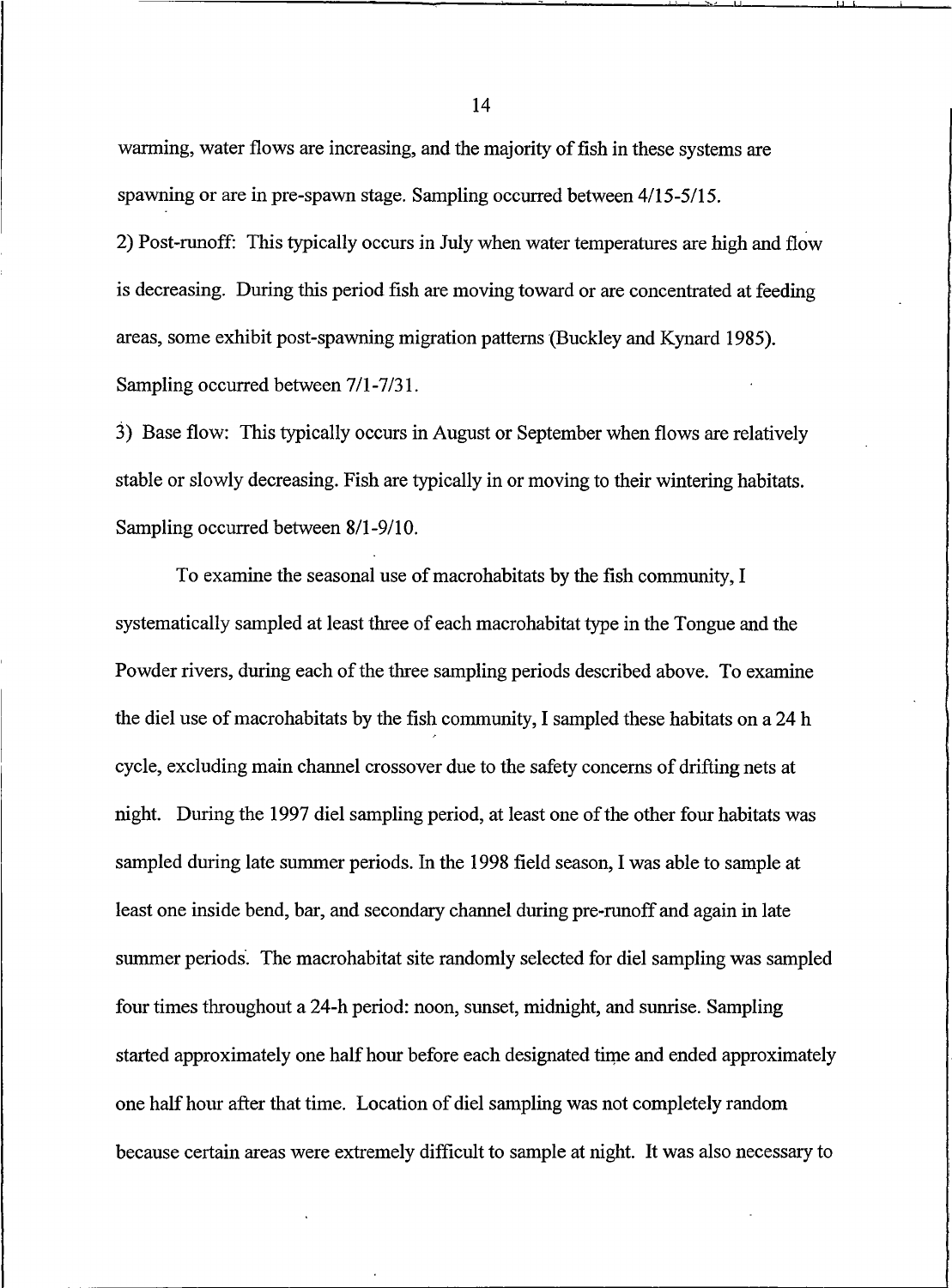select sampling sites in close proximity to each other to maximize sampling efforts and minimize the safety concerns of night work.

To describe the physical characteristics of the macrohabitats used by the fish community, 10 physical parameters were measured at each sampling site in conjunction with fish collection to identify macrohabitat associations. Depth and velocity was measured using a standard top-set wading rod and a Marsh-McBirney meter. Depth was measured to the nearest 0.1 m and velocity to the nearest 0.1 m/s at 0.6 water depth to represent mean column velocity. During seining, depth and velocity were taken at 25% and 75% of full extension along a transect perpendicular to the center of the arc anchored onshore. After each electrofishing run and gill net drift, depth and velocity were measured mid-channel at 25% and 75% of the length of the run. Air and water temperature  $(°C)$  were measured at each sampling site using a hand-held thermometer. Turbidity was measured using a Secchi disk. At each site the disk was lowered into the water, and the depth at which it disappeared was recorded to the nearest centimeter. Conductivity was measured at each site using a hand-held Hanna DIST WP3 conductivity meter. Location was recorded at each site using a Magellan NAV 5000 GPS unit and comparing that with U.S. Geological Survey topographical maps with 1:24000 scale. Flow and river stage were reported using USGS provisional flow data at station 06308500-- Tongue River at Miles City, Montana, and station 06326500--Powder River near Locate, Montana. Weather information was also noted by visual observation, and recorded.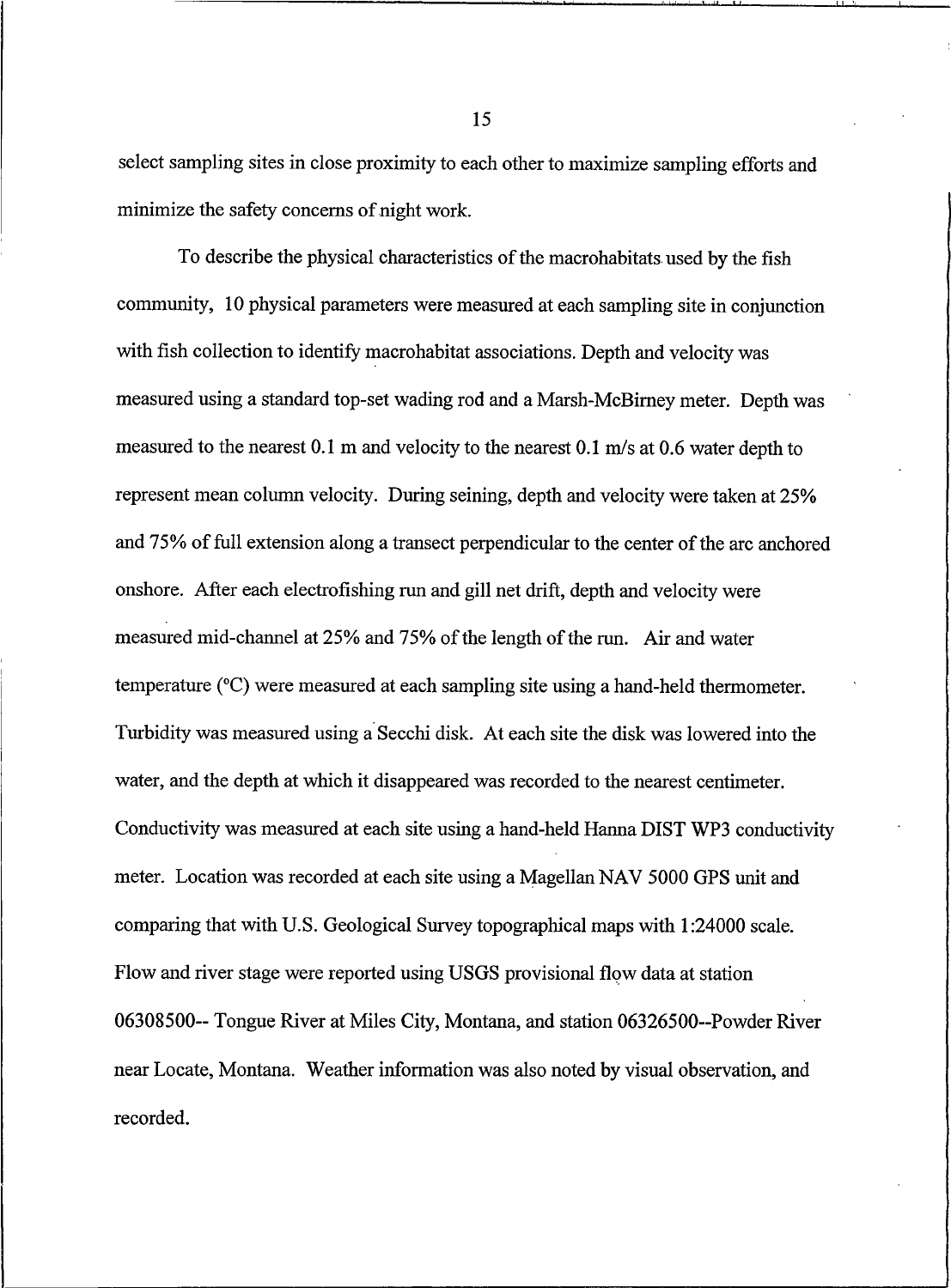Dominant substrate was determined by visual observation or feeling substrate diameter at each depth and velocity measurement location and assigned a corresponding number (Table 1).

| Code             |
|------------------|
| 5                |
| 4                |
| 3                |
| $\boldsymbol{2}$ |
| ۰1               |
| $\bf{0}$         |
|                  |

Table 1. Criteria used to classify substrate sizes in Tongue and Powder rivers (modified from Platts et al. 1983)

All fish sampled that were >40 mm in total length were identified, enumerated, weighed to the nearest 1 g, and measured to the nearest 1 mm. In samples that contained more than 50 individuals of one species, 50 were randomly selected for weighing and measuring, the remaining portions of that catch were counted and recorded. Specimens not identifiable in the field were preserved and identified later at Montana State University-Bozeman.

## Data analysis

Statistical analyses were conducted using the Statistical Analysis System (SAS 1998). A Tukey Studentized Range multiple comparison test was used to test for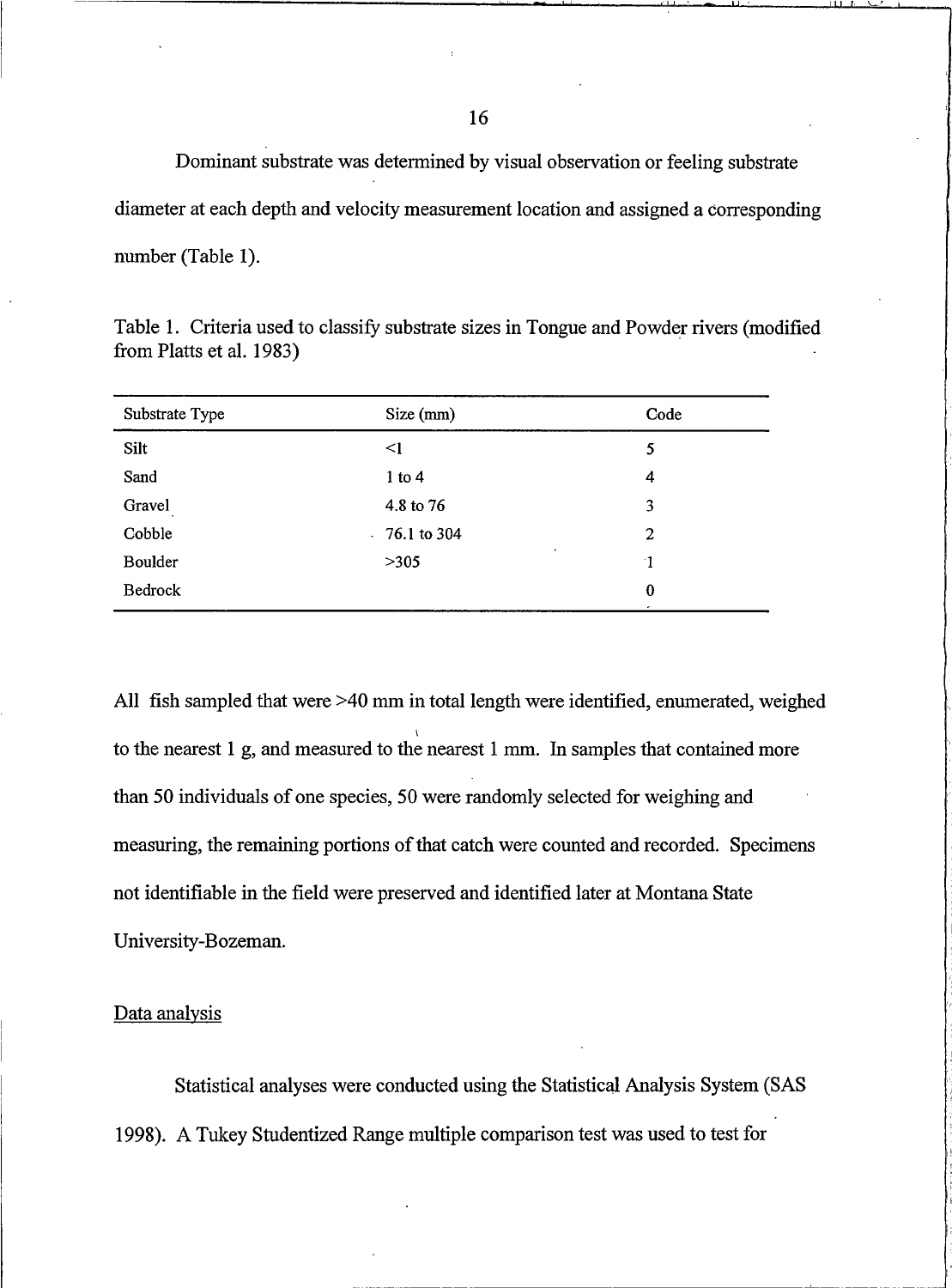differences among habitats. Analysis of variance and Tukey's multiple comparison test were used to examine differences in flathead chub proportion within diel sampling periods (dawn, noon, dusk, and midnight). Bars, inside bends, and secondary channels were analyzed while outside bends were deleted from analysis due to small sample size. A Ryan-Einot-Gabriel-Welsch Multiple Range Test (REGWO) was used to examine differences in proportion of seasonal catch of flathead chub among macrohabitats. Proportions (p) were transformed by taking the arcsin  $\sqrt{p}$  to approximate normality (Zar 1996).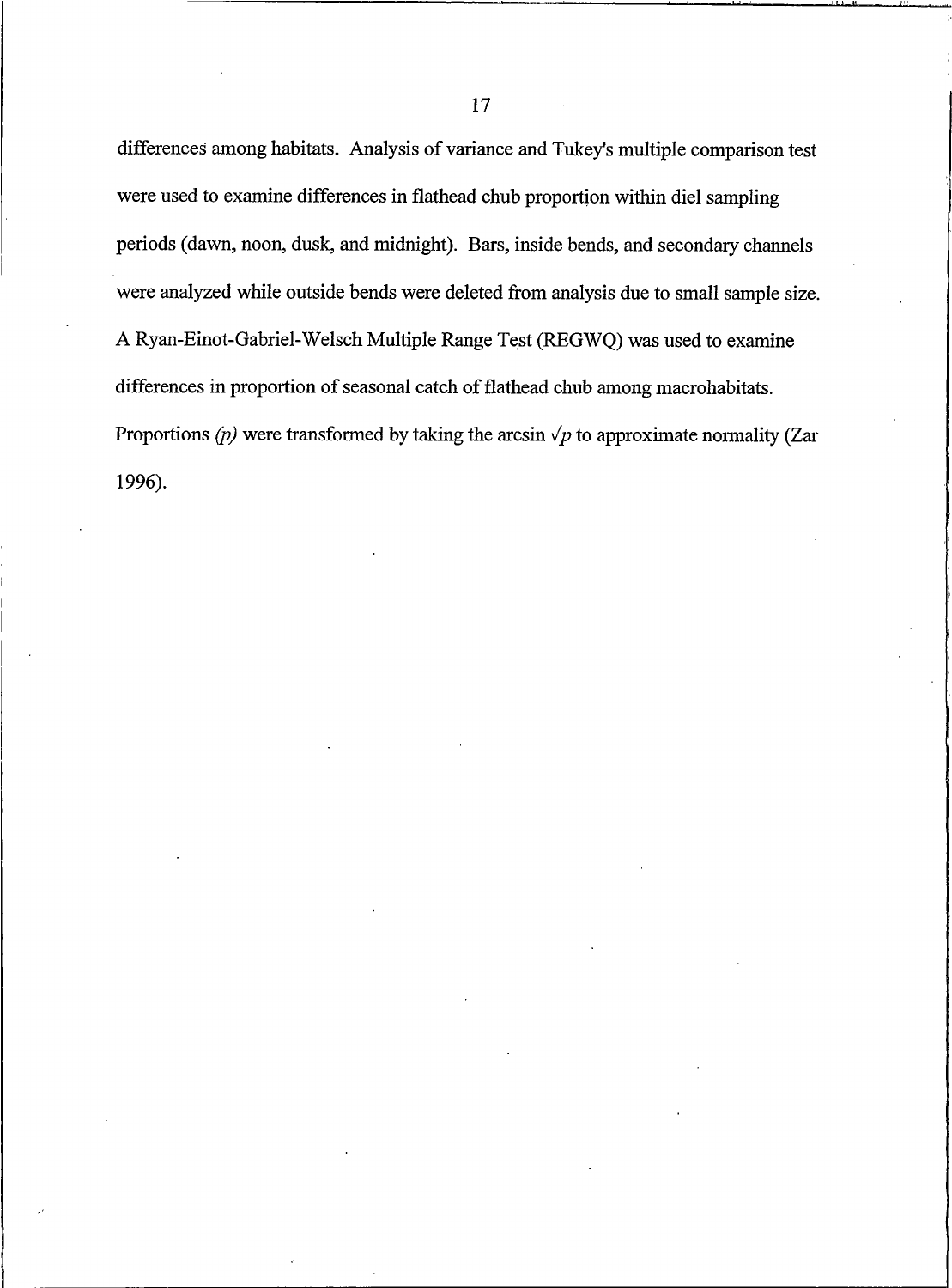#### **RESULTS**

<span id="page-28-0"></span>A total of 3,484 individuals representing 21 species in 8 families were collected in the Tongue River (Table 2). Five species were non-native to Montana (Brown 1971). The most abundant and species-rich family was Cyprinidae. Flathead chub was the most common species collected in the Tongue River, making up 55.2% of total catch, followed by *Hybognathus spp*, emerald shiner, longnose dace, and goldeye.

A total of 2,315 individuals representing 19 species in 9 families were collected in the Powder River (Table 3). Three species were non-native to Montana (Brown 1971). The most abundant and species-rich family was Cyprinidae. Flathead chub was the most common species collected in the Powder River, making up 77.41% of total catch. followed by Hybognathus spp, longnose dace, goldeye, and channel catfish.

## Tongue and Powder River Fish Assemblages

**Flathead chub** In my survey the flathead chub was the most abundant species in the Tongue and Powder rivers. A total of 1924 were collected in the Tongue River representing 55.2% of catch, and 1,792 were collected in the Powder River, representing 77.4% of total catch.

The flathead chub was widely but unevenly distributed in the Tongue River, occurring throughout the entire study area, but 37% of total catch occurred between river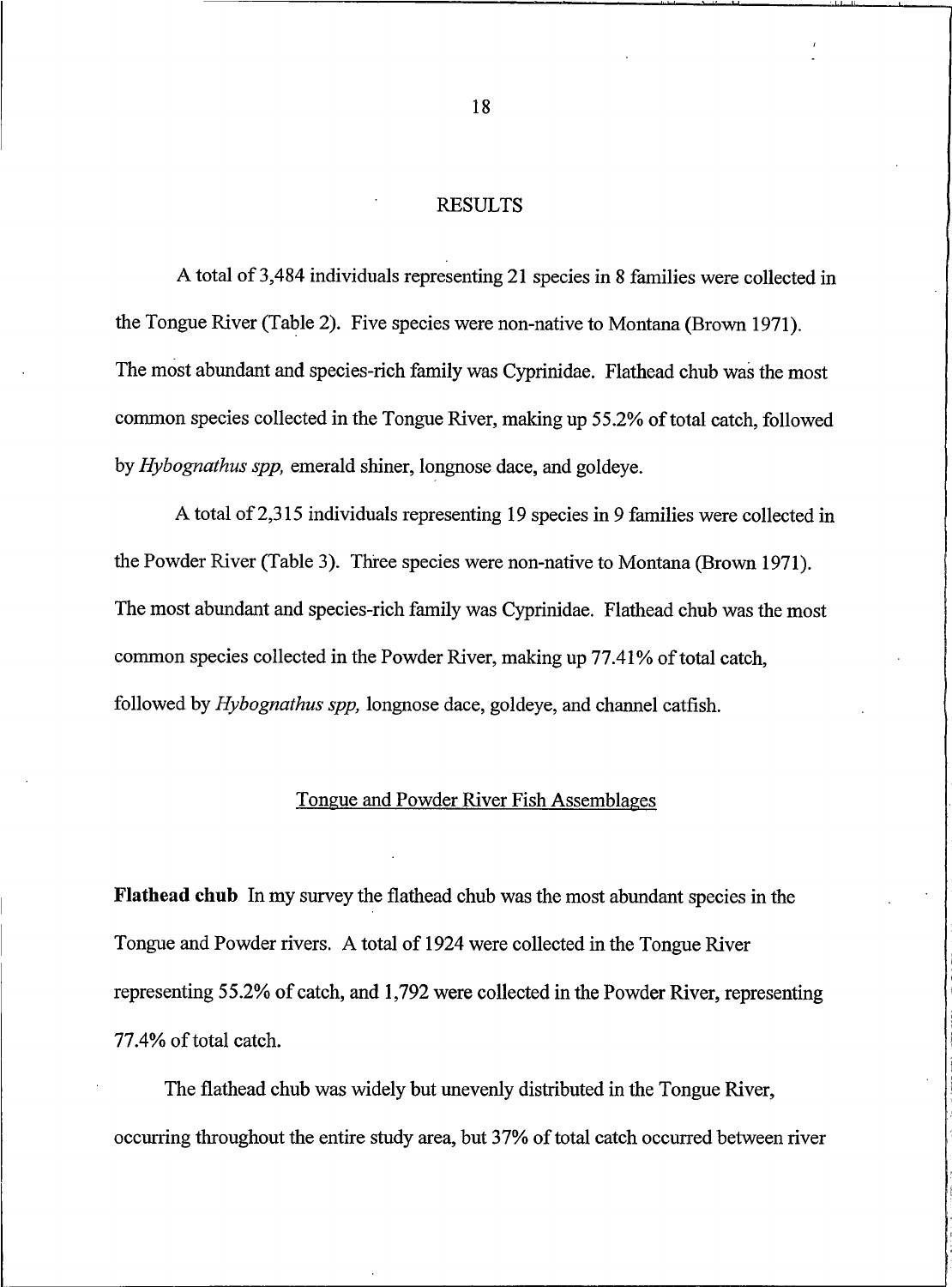| Common name                  | Scientific name             | Number         | Relative      |  |
|------------------------------|-----------------------------|----------------|---------------|--|
|                              |                             |                | abundance (%) |  |
| Flathead chub                |                             |                |               |  |
|                              | Platygobio gracilis         | 1924           | 55.20%        |  |
| Hybognathus sp.              |                             | 560            | 16.07%        |  |
| <b>Emerald shiner</b>        | Notropis atherinoides       | 234            | 6.71%         |  |
| Longnose dace                | Rhinichthys cataractae      | 167            | 4.79%         |  |
| Goldeye                      | Hiodon alosoides            | 107            | 3.07%         |  |
| Channel catfish              | Ictaluris punctatus         | 110            | 3.16%         |  |
| Shorthead redhorse           | Moxostoma macrolepidotum    | 127            | 3.64%         |  |
| River carpsucker             | Carpoides carpio            | 80             | 2.30%         |  |
| Longnose sucker              | Catostomus catostomus       | 66             | 1.89%         |  |
| Carp <sup>a</sup>            | Cyprinus carpio             | 42             | 1.21%         |  |
| Stonecat                     | Noturus flavus              | 24             | 0.69%         |  |
| Fathead minnow               | Pimephales promelas         | 23             | 0.66%         |  |
| Shovelnose sturgeon          | Scaphirhynchus platorynchus | $\overline{2}$ | 0.06%         |  |
| Walleye <sup>a</sup>         | Stizostedion vitreum        | $\sqrt{5}$     | 0.14%         |  |
| Smallmouth bass <sup>a</sup> | Micropterus dolomieui       | 5              | 0.14%         |  |
| Sauger                       | Stizostedium canadense      | 3              | 0.09%         |  |
| <b>Burbot</b>                | Lota lota                   |                | 0.03%         |  |
| <b>Blue sucker</b>           | Cycleptus elongatus         |                | 0.03%         |  |
| Black bullhead <sup>a</sup>  | Ameiurus melas              |                | 0.03%         |  |
| Smallmouth buffalo           | Ictiobus bubalus            |                | 0.03%         |  |
| Black crappie <sup>a</sup>   | Pomoxis nigromaculatus      |                | 0.03%         |  |

Table 2. Fish species composition, occurrence, and abundance from the Tongue River, Montana, May-September 1997 and 1998.

<sup>a</sup> Non-native species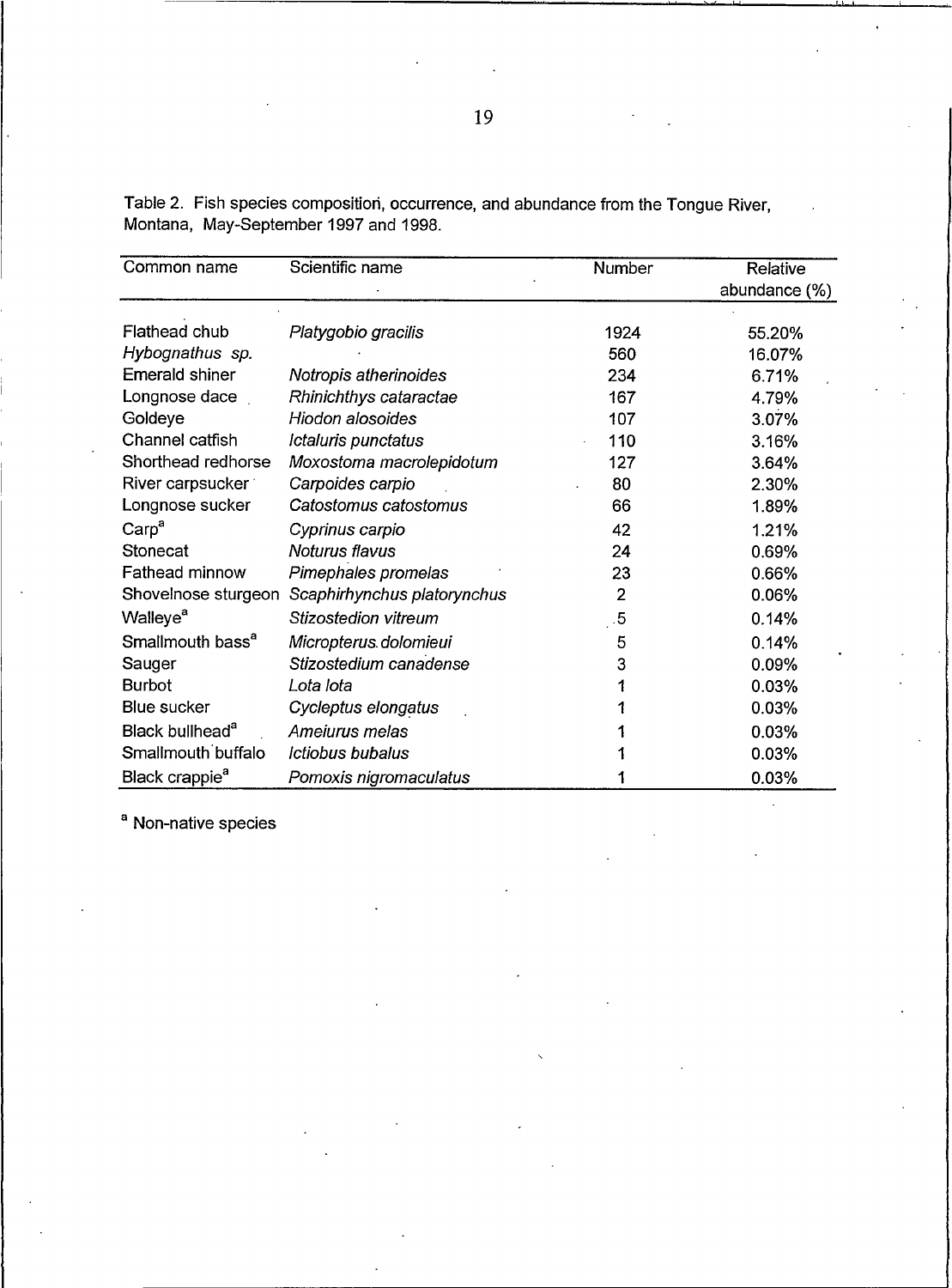| Common name                   | Scientific name             | · Number | Relative      |  |
|-------------------------------|-----------------------------|----------|---------------|--|
|                               |                             |          | abundance (%) |  |
|                               |                             |          |               |  |
| Flathead chub                 | Platygobio gracilis         | 1792     | 77.41%        |  |
| Hybognathus sp.               |                             | 176      | 5.05%         |  |
| Longnose dace                 | Rhinichthys cataractae      | 48       | 1.38%         |  |
| Goldeye                       | Hiodon alosoides            | 100      | 2.87%         |  |
| Channel catfish               | Ictaluris punctatus         | 79       | 2.27%         |  |
| Shorthead redhorse            | Moxostoma macrolepidotum    | 6        | 0.17%         |  |
| River carpsucker              | Carpoides carpio            | 17       | 0.49%         |  |
| Longnose sucker               | Catostomus catostomus       | 2        | 0.06%         |  |
| Sturgeon chub                 | Macrhybopsis gelida         | 60       | 1.72%         |  |
| Carp <sup>a</sup>             | Cyprinus carpio             | 9        | 0.26%         |  |
| Stonecat                      | Noturus flavus              | 5        | 0.14%         |  |
| Shovelnose sturgeon           | Scaphirhynchus platorynchus | 10       | 0.29%         |  |
| Sauger                        | Stizostedium canadense      | 1        | 0.03%         |  |
| <b>Bigmouth buffalo</b>       | Ictiobus cyprinellus        | 3        | 0.09%         |  |
| Burbot                        | Lota lota                   | 2        | 0.06%         |  |
| Blue sucker                   | Cycleptus elongatus         | 1        | 0.03%         |  |
| Plains killifish <sup>a</sup> | Fundulus zebrinus           | 2        | 0.06%         |  |
| Black bullhead <sup>a</sup>   | Ameiurus melas              |          | 0.03%         |  |
| Freshwater drum               | Aplodinotus grunniens       |          | 0.03%         |  |

Table 3. Fish species composition, occurrence, and abundance from the Powder River, Montana, May-September 1997 and 1998.

<sup>a</sup> Non-native species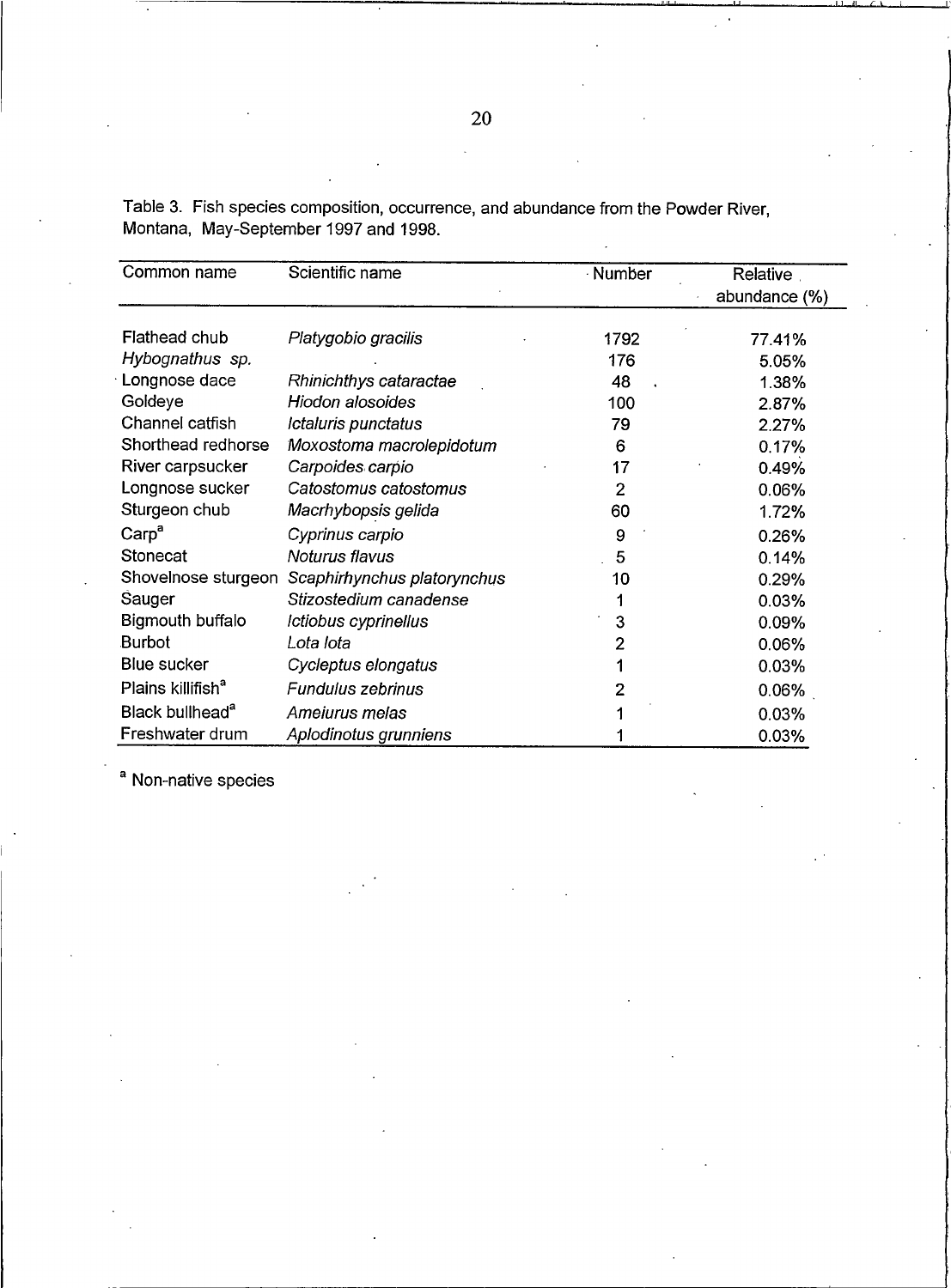km 4.5-6 (Figure 3). Flathead chub abundance showed a significant weak negative correlation with increased distance from the mouth (river km)  $R^2 = -0.204$ ,  $P = 0.038$ ,  $n=104$ ). Abundance patterns, distribution, and exact location of collection indicated that the flathead chub has somewhat specific habitat requirements. Flathead chub abundance was greatest in shallow macrohabitats, with 81.8% of catch occurring in bar and inside bend habitats (Figure 4). Most flathead chubs (83.9%) were captured where water depth was between 0.2-0.59 m, and 59.4 % were captured where water velocities were between  $0.2 - 0.59$  m/s (Figure 5).

Flathead chubs were widely and evenly distributed in the Powder River. The largest numbers were collected at river km 1.1, where 7.5% of total catch occurred (Figure 6). As in the Tongue River, abundance patterns, distribution, and exact location of collection indicated that the flathead chub has somewhat specific habitat requirements. Ninetyeight percent of flathead chubs were collected from inside bends, bar, and secondary channel habitats (Figure 7). Abundance was greatest at shallow, moderately swift habitats, with 81.5% of catch occurring at depths between 0-0.39 m, and 96% occurring in areas with velocities between 0.2-0.79 m/s (Figure 5).

*Hybognathus spp.* This group of similar species (western silvery minnow, plains minnow, brassy minnow), that are difficult to identify from each other without dissection, are all native to Montana. As a group, *Hybognathus spp*. were second in abundance of species collected in the Tongue River. A total of 560 was collected representing 16.1% of catch in the Tongue River. Hybognathus spp. were found throughout the study area of the Tongue River but were unevenly distributed.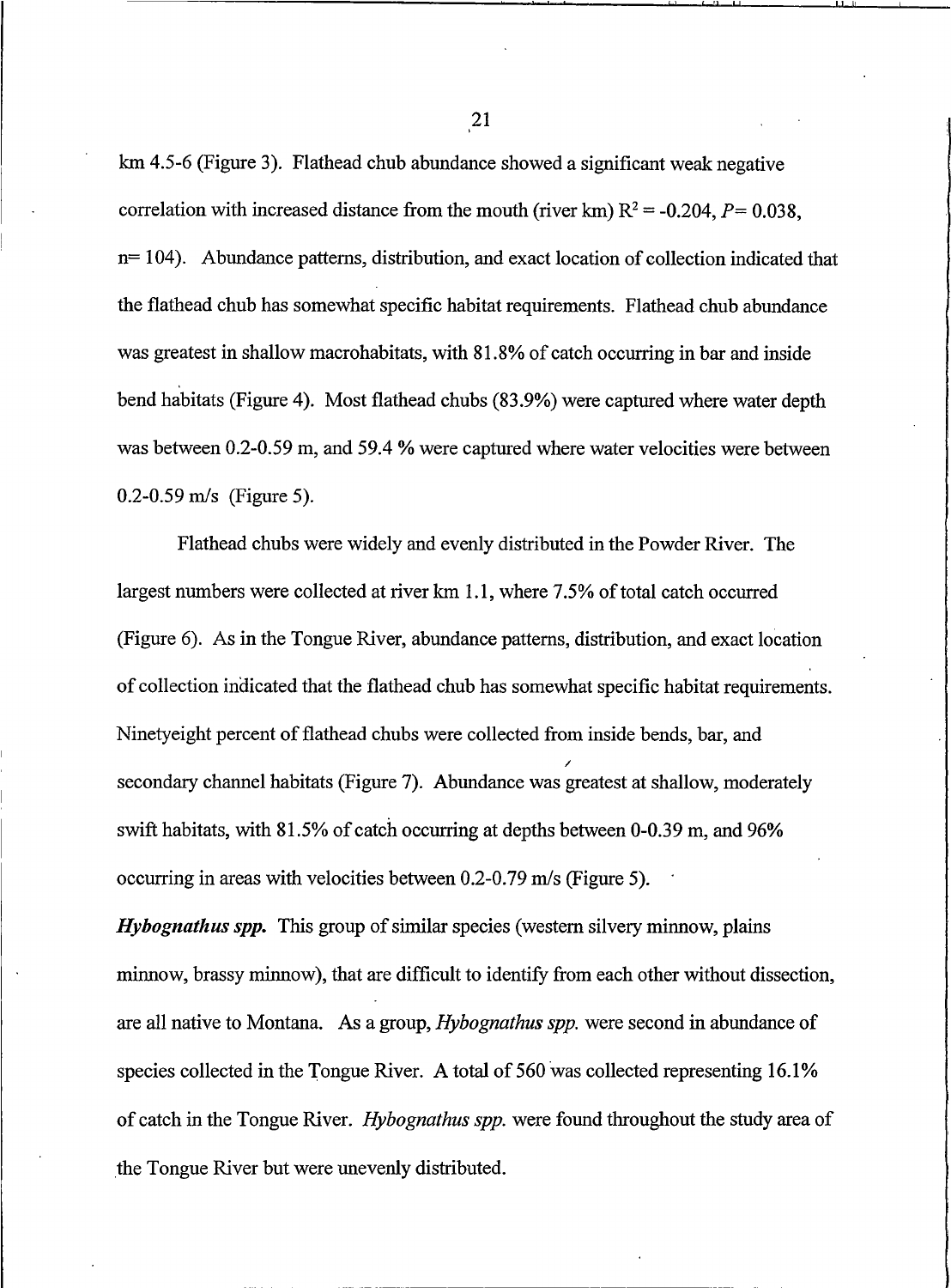

Figure 3. Longitudinal distribution and relative abundance of fishes of the Tongue River, Montana, April-August 1997-1998.